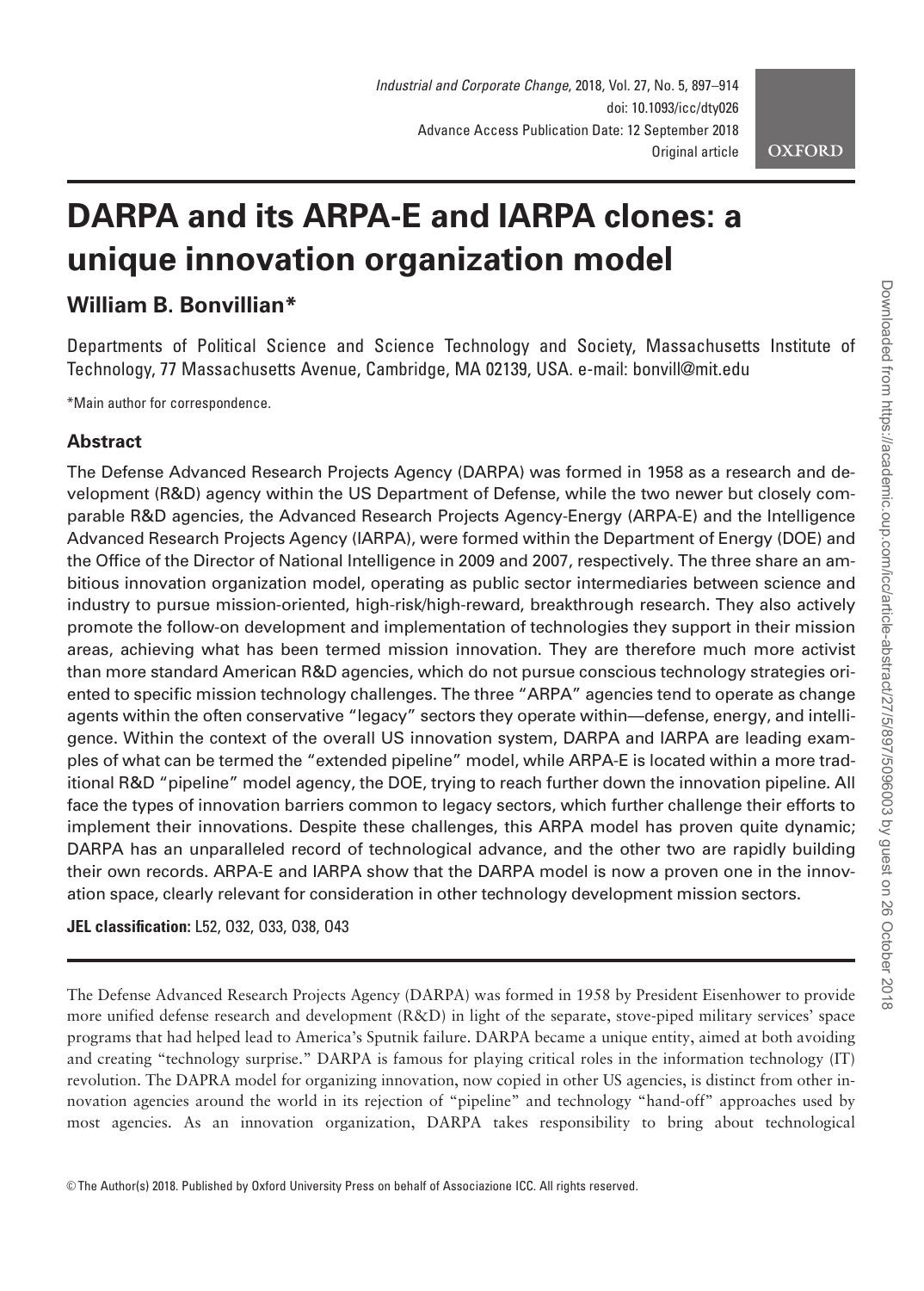breakthroughs and nurtures them toward to delivering final products. To do this effectively, DARPA has developed a series of specific organizational practices. These have, in turn, been adopted by DARPA clones.

The Advanced Research Project Agency-Energy (ARPA-E) was formed in 2009 to bring a DARPA-like approach to the challenge of advanced energy technologies. The Intelligence Advanced Research Projects Agency (IARPA) began operating in 2007, bringing a DARPA model to development of intelligence-related technologies. These three DARPA models<sup>1</sup> operate as public sector intermediaries, pursuing breakthrough research but also actively promoting its implementation. They are therefore much more activist than the standard American R&D mission agency, acting as change agents within the often conservative "legacy" sectors they serve.

Each of the three "ARPA" agencies has their own quite different policy and mission contexts: defense, energy, and intelligence. DARPA is the largest; its defense mission area is also the broadest. Its funding and area embrace many scientific and engineering fields, from computing to advanced materials to biology, and from both "hard" and "soft" technologies. ARPA-E, in contrast, has only about 10% of DARPA's funding and is focused on energy technologies, emphasizing "hard tech" solutions. IARPA is likewise smaller and more focused on information and computing technologies. All three, however, work to identify major challenges facing their mission areas that could be resolved by developing concrete technology projects. This approach has been termed "mission innovation" ([Ergas,](#page-16-0) [1987;](#page-16-0) Mazzucato in this issue). All three are oriented to breakthroughs not incremental advances, and all consider the ability of proposed projects to reach actual implementation at a scale that could make a difference on the challenge. Despite their diverse mission areas, all apply a quite similar innovation organization model.

DARPA's critical role in such technology advances as the Internet, wireless transmission advances, Microelectromechanical Systems (MEMS), microprocessor advances, desktop computing, supercomputing, Global Positioning System (GPS), robotics, the "revolution in military affairs" (precision strike, stealth, and drones), synthetic biology, computer simulations and gaming for training, and the driverless car challenge are well understood. ARPA-E and IARPA are much newer and so lack DARPA's 60-year track record. However, both are increasingly recognized for having sponsored highly innovative projects and teams producing promising results, and ARPA-E has issued three detailed impact studies of its results.

This article examines the DARPA model and its variations in ARPA-E and IARPA in detail. It places these agencies it in the context of the overall US innovation system and concludes by noting two structural challenges in that innovation system that they face.

## 1. DARPA in the context of innovation policy

DARPA was a Cold War creation, formed in response to a technological crisis not from theory. Its operating practices began without any significant inspiration from innovation theorists or growth economists; its early program officers learned by doing. It is only recently—some 60 years later—that innovation theory is catching up and theorizing where an agency like this fits.

The DARPA model, however, can now be understood against an established policy foundation. In recent years it has been seen to occupy a unique place in the context of the US literature on science, technology, and innovation policy, which requires a brief explication here. The economic foundation for the innovation policy field is Robert Solow's work positing technological and related innovation as the dominant causative factor in growth [\(Solow,](#page-17-0) [2000\)](#page-17-0). Paul Romer and other new growth theorists argued the importance of technological learning as the underpinning for Solow's technological advance theory ([Romer, 1990\)](#page-17-0). These two strands led to an understanding of two basic underlying innovation factors—support for R&D and follow-on technological advance, and support for Romer's concept of human capital engaged in research that lay behind that system. Richard Nelson in turn argued the importance of understanding comparative innovation systems—of assessing the actors in an innovation system and their comparative strengths ([Nelson, 1993](#page-17-0)).<sup>2</sup> We can enlarge this concept to constitute to a third direct

- 1 The Homeland Security Advanced Research Projects Agency (HSARPA) authorized in 2002 a DARPA entity in the newly formed Department of Homeland Security. However, it was not adequately stood up at the time, and much of its early staff, many from DARPA, left in frustration. The Department's Undersecretary for Science and Technology from 2009 to 2013 worked to reestablish HSARPA during the Obama Administration; because it is, as a practical matter, a more recent clone, this chapter does not attempt to evaluate it.
- 2 This "innovation organization" factor is also elaborated on at length in [Bonvillian and Weiss \(2015\).](#page-16-0)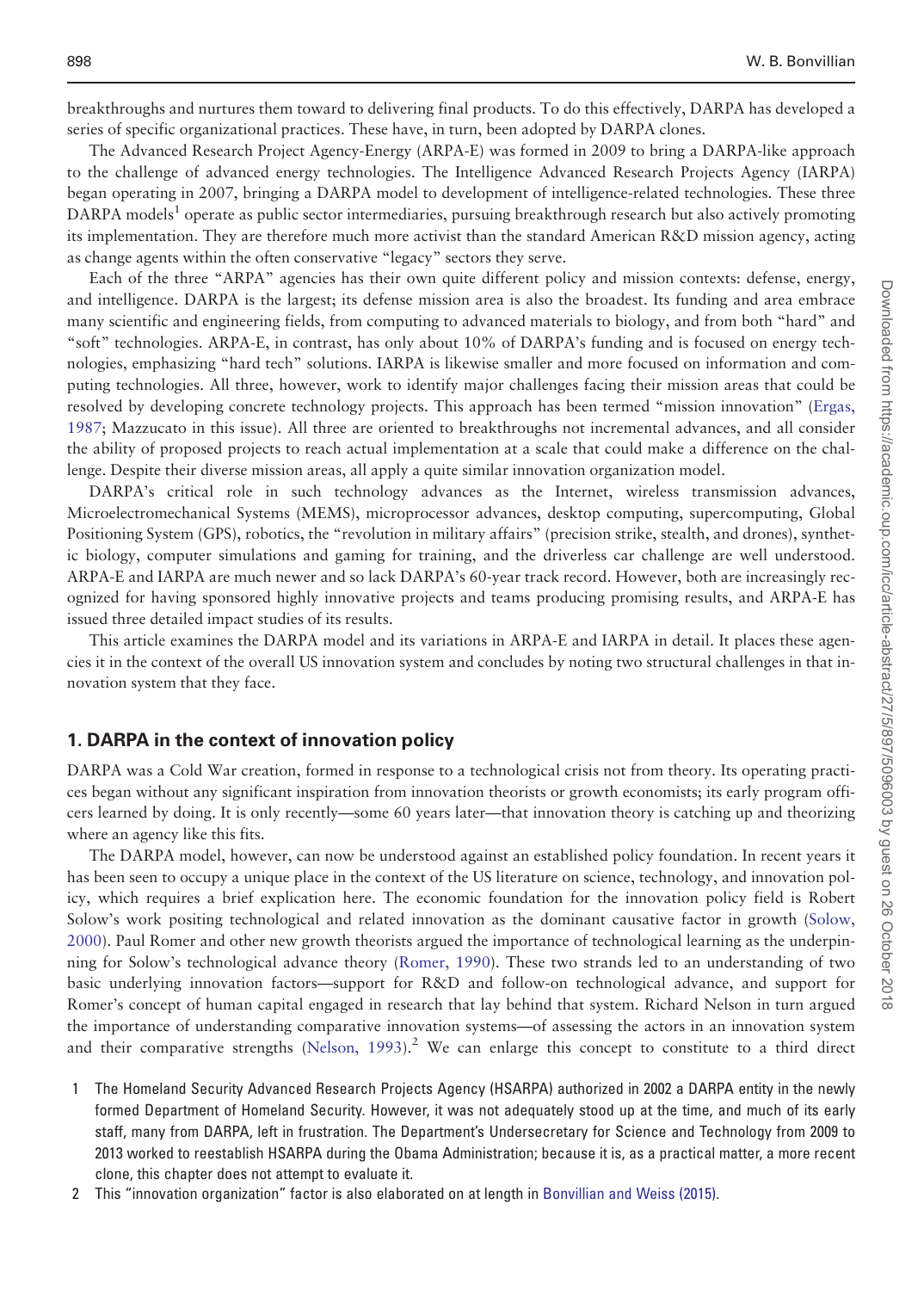innovation factor, innovation organization, which can be analyzed as a connected system of innovation institutions and organizations. Against these factors, particularly the organizational factor, the US innovation system took shape. DARPA and its clones exemplify a unique innovation organization model within that innovation system that deserves explication.

In the postwar, Vannevar Bush's highly influential "pipeline model" for the postwar organization of US R&D agencies ([Bush, 1945\)](#page-16-0) was a "technology push" or "technology supply" model, with government support for initial research but with only a very limited role for government in moving resulting advances (particularly radical or breakthrough innovation) toward the marketplace. Development and the later stages of innovation were left to private industry. Donald Stokes (and others) subsequently sharply critiqued the Bush pipeline model as inherently disconnected, separating the government supported research actors from the industry development actors with few means for technology handoffs between them [\(Stokes, 1997](#page-17-0)). Lewis Branscomb and Phillip Auerswald articulated the "valley of death" critique: the disconnect in the US system between research and later stage development led to system failures in commercialization of research results [\(Branscomb and Auerswald, 2002](#page-16-0)). This concern has been the major focus of US science and technology policy literature for the past 20 years, with resulting discussions of bridging solutions across this valley. Of course, the pipeline model is not the only US innovation system model.

#### 2. Applying the five models of innovation

Let us examine briefly the five fundamentally different innovation approaches in more detail, which will help us sort out the roles of DARPA and its clones. In essence, as briefly suggested above, there are a series of basic models for the dynamics that drive innovation in different settings: the innovation pipeline, induced innovation, the extended pipeline, manufacturing-led innovation, and innovation organization.<sup>3</sup> These provide a framework for understanding the place in the innovation system occupied by DARPA, ARPA-E, and IARPA. It must also be kept in mind that innovation does not happen entirely through an "invisible hand"; innovation introduction generally requires active efforts by change agents. Such agents are particularly critical for innovation in legacy sectors given the significant barriers innovation faces in these sectors. DARPA and its clones are particularly noteworthy as change agents, not simply research organizations.

The *pipeline model*, as noted above, has long dominated US science and technology thinking. It pictures invention and innovation as flowing from investments in research—predominantly from federal basic research support—at the "front end" of the innovation system. Thus, research is dumped into one end of the innovation pipeline, mysterious things occur, industry picks up their development, and new products emerge. Although "pipeline" was not his term, Vannevar Bush is considered the author of this model because he played such a central role in creating it in the early postwar period [\(Bush, 1945\)](#page-16-0). This model is frequently the origin for major breakthrough inventions. It is a "technology supply" or "technology push" model—government research support supplies the technology which pushes into the innovation pipeline. Here the change agents are the researchers, inventors, and entrepreneurs, not the research agencies themselves, who conceive the technology idea and hand it off to become a breakthrough new product. It serves radical innovation.

But most technology comes from private sector firms that respond to market opportunities, which is a second model, *induced innovation*. Vernon Ruttan is the growth economist who elaborated on this model. "Induced innovation" is the dominant way industry innovates, by identifying market opportunities and then innovating to fill them ([Ruttan, 2001\)](#page-17-0). Here, typically the originator—the change agent—is a firm that spots a market opportunity or niche that can be filled by a technology advance—typically an incremental not a radical technology advance. It is a "technology demand" or "technology pull" model—the market creates the demand and pull to induce the technology. Here, the change agents primarily are firms, as well as entrepreneurs and inventors linked to them. Induced innovation in legacy economic sectors (discussed below) can also be affected by policy makers in government and standard setters in industry that can affect market signals and regulatory requirements.

The third model can be termed the *extended pipeline*, where certain US R&D organizations, particularly through the Defense Department (DOD), support moving innovations through every innovation stage. Because DOD could not tolerate a disconnected model when faced with Cold War technological demands, it developed an "extended

3 These models are discussed at length in, Bonvillian and Weiss, Technological Innovation in Legacy Sectors, 23–30, 181– 196, which is drawn from here.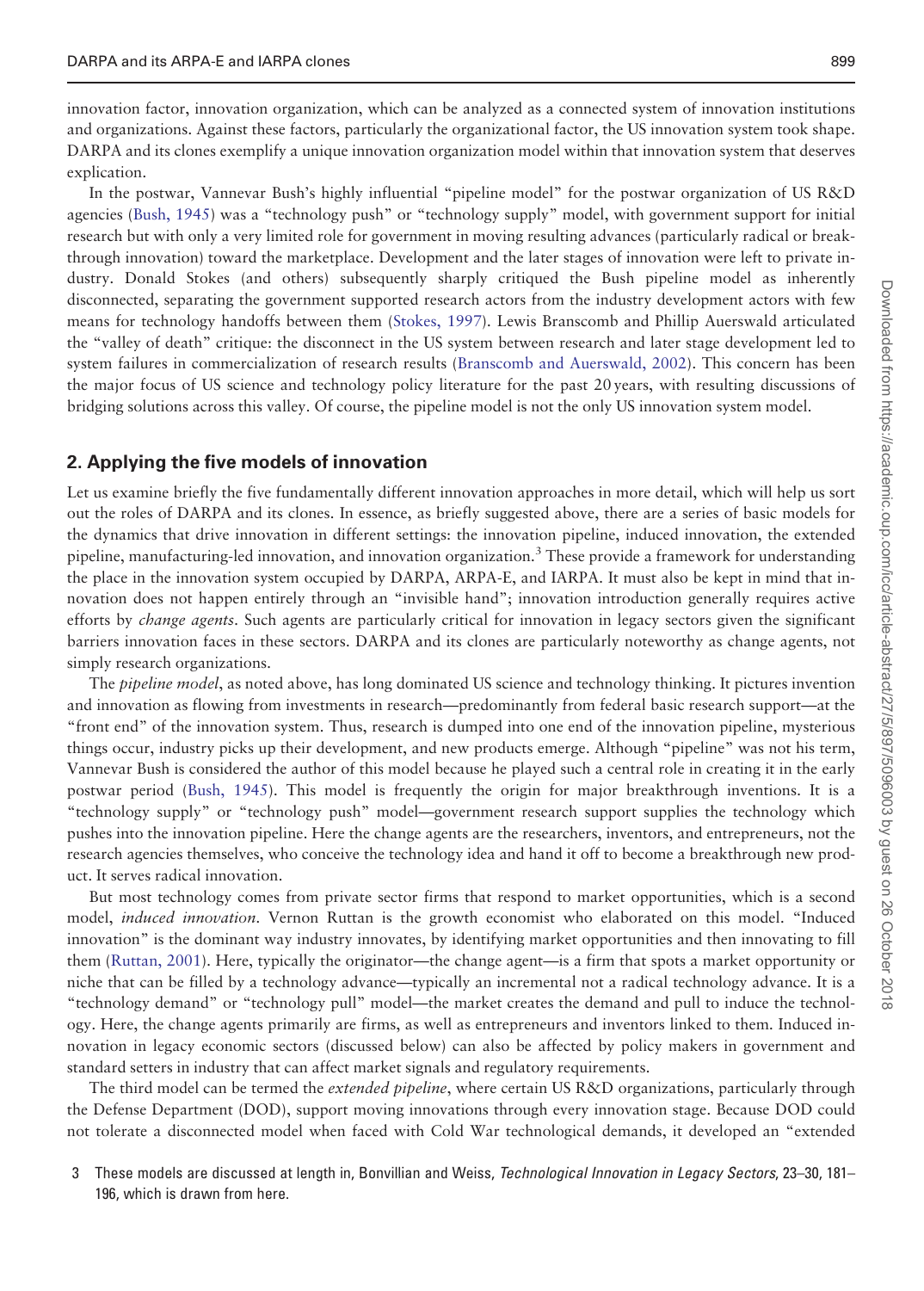pipeline" [\(Bonvillian and Weiss, 2015](#page-16-0): 181–186). This means support not just for front-end R&D but also for each successive "back-end" stage, from advanced prototype to demonstration, test bed, and often to initial market creation, where DOD will buy the first products [\(Bonvillian and VanAtta, 2011:](#page-16-0) 469). This is a mission-oriented innovation approach [\(Ergas, 1987;](#page-16-0) Mazzucato in this issue), organized not simply around R&D but toward its implementation. While the government's support role in the pipeline model is disconnected from the rest of the innovation system, in this model it attempts to be deeply connected. Most of the major innovation waves of the past three-fourths of a century have evolved from this system: aviation, nuclear power, electronics, space, computing, and the Internet.<sup>4</sup> The extended pipeline facilitates the bridging of the "valley of death" between advanced research and implemented technology. Here, the change agent includes the governmental entity seeking the advance; DARPA, for example, was a critical change agent for computing and the Internet. DARPA and IARPA are positioned squarely within this model. In general, US innovation models in recent decades have tended to stretch their capabilities further down this innovation pipeline ([Bonvillian, 2014:](#page-16-0) 1093).

The fourth model of innovation dynamics, *manufacturing-led* innovation, describes innovations in production technologies, processes, and products that emerge from expertise informed by experience in manufacturing [\(Bonvillian and Weiss, 2015](#page-16-0): 25, 181–185). This is augmented by applied R&D that is integrated with the production process. It is typically industry-led but with strong governmental industrial support. While countries like German, Japan, Taiwan, Korea, and now China have organized their economies around "manufacturing-led" innovation systems, the United States in the postwar period did not. It is a major gap in the US innovation system. This system gap is now starting to affect the ability of DARPA and its clones to translate their technologies into actual innovation.

As will be discussed later in this chapter, when the United States was constructing its innovation system in the postwar period, it paid little attention to manufacturing-led innovation. This had been the US innovation strength since the 19th century; it had created the mass production system that had played a central role in winning World War II. Production was not the problem because in the immediate postwar the United States dominated it. Instead, the United States focused on its research system, the front end of innovation, which had emerged at scale during the war but needed to be retained and augmented. This was the system Vannevar Bush, as Roosevelt's then Truman's science advisor, focused on. Others, emerging from wartime chaos—Germany and Japan—had to concentrate on rebuilding their industrial bases, so developed and extended their manufacturing-led innovation systems. As their economies emerged, Taiwan, Korea, and China needed to build their industrial bases, and also followed the manufacturing-led innovation path.

The fifth model, innovation organization, is different from the others [\(Bonvillian and Weiss, 2015:](#page-16-0) 25–27, 186). It calls for improving the means, methods, and organization of innovation efforts, both on the innovation front and back ends—it is an organizational model. There were suggestions of this from Richard Nelson, who examined the actors in what he and others called national innovation systems [\(Nelson, 1993](#page-17-0)); in effect, the strength and capacity of the institutional actors determined the strength of the overall system. He applied his systems idea descriptively; here we use it more dynamically as an organizational threshold. We expand the idea to include examining the connectedness of the network of actors: their ability move technologies to and from each other from research through development stages into full diffusion. In this innovation organization model, the innovation system supports the full innovation spectrum, each stage in the innovation process. While the pipeline model supports R&D at the front-end, and the manufacturing-led model supports the back-end, production stage, the innovation organization model contemplates all stages. It goes beyond the extended pipeline model to orchestrate the institutional and policy changes needed to facilitate innovation not just for a government customer. The other models describe the various existing approaches to innovation; innovation organization describes a different approach, enabling and enhancing innovation by examining a sector's innovation environment, including the institutions and barriers within it, assessing their strengths, evaluating means for improvement, and policies and steps to strengthen the system, fill system gaps, and overcome barriers. Arguably, as discussed below, the complexity and barriers in major legacy sectors, such as energy, manufacturing or defense, require this overall organizational approach; these will not yield to a single innovation dynamic.

Innovation policy theorists, as noted above, have long analyzed the gap between the "front end" of the innovation system—the research side, typically supported by government R&D through university research—and the "back end," the late-stage development through implementation phases, typically a private sector domain. To solve this

4 Although he did not use the term "extended pipeline," Vernon Ruttan wrote about the Defense role in evolving these technologies, [Ruttan, \(2006\)](#page-17-0).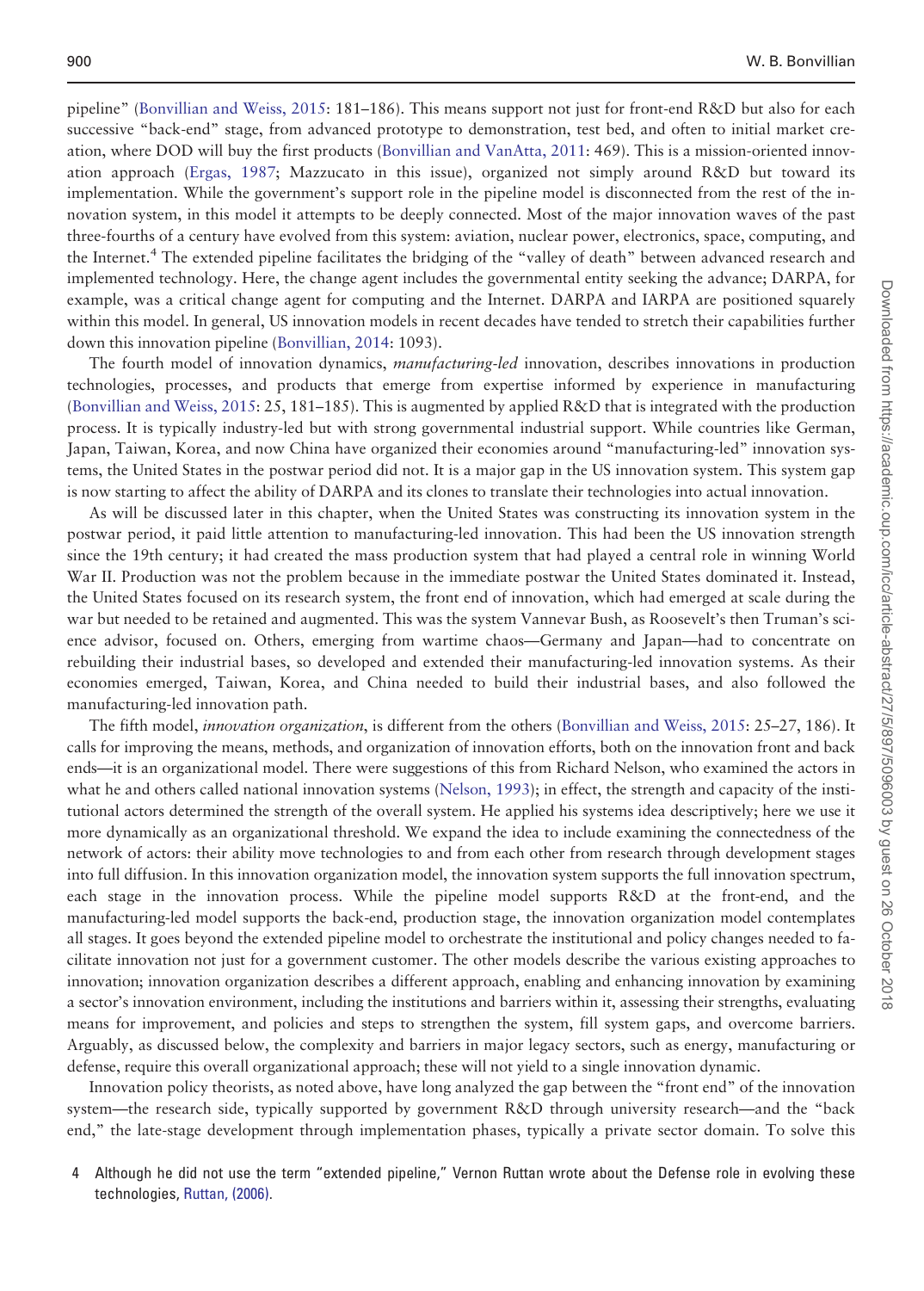structural problem, numerous bridging mechanisms have evolved, often with government support. As Philip Shapira and Jan Youtie have noted, this requires technology diffusion approaches and a wide range of institutional intermediaries [\(Shapira and Youtie, 2016\)](#page-17-0).

DARPA and its clones are not basic research agencies, but public sector intermediaries as well. They work to nurture new technologies from breakthrough stages through applied research and initial development, and then to pass off the technologies to entities that will move them into implementation. They intermediate between finding the breakthrough to technology implementation. As intermediaries, they also operate as change agents.

DARPA is clearly a mainstay of the "extended pipeline" model, reaching toward the unifying "innovation organization" model. But it is also important to note that DARPA was able to succeed because the United States already had a rich and complex publicly funded science and technology system, including the federal labs, universitybased labs, the National Science Foundation, and a network of quite significant private sector labs, including, of course, Bell Labs [\(Gertner, 2012\)](#page-16-0). DARPA could cherry-pick the most promising technologists because there were many of them out there to choose from. However, when the talent supply was lacking or tight, DARPA helped produce more experts—its support for the early computer science departments, for example, proved of deep benefit to the emergence of the field as well as to DARPA's many IT advances. ARPA-E and I-ARPA have played similar talentintermediary roles in their fields.

But DARPA must play its intermediary role in a defense sector that is often profoundly conservative about technology advances. ARPA-E must be an intermediary in an energy sector that is largely averse to the entry of new technologies. And IARPA faces a comparably conservative intelligence world. These sectors are all complex, established, legacy sectors. The challenge of innovation for intermediaries is already difficult; the difficulty can be multiplied when the technology must be stood up in a legacy sector.

#### 3. The legacy sector challenge for innovation

The rise of IT and biotechnology and the new economic sectors they have created has tended to blind us to the problem of our complex, established, innovation-resistant, legacy economic sectors.<sup>5</sup> This blind spot has helped lead us into a neglected problem: we are limiting our innovation (and therefore growth and therefore job creation). The focus of the field of innovation policy for decades, as noted, has been on the problem of the "valley of death" that creates barriers to frontier innovation. Researchers have failed to focus on a challenge in plain view: How to bring innovation to legacy sectors? We have been after "the next big thing"; this frontier focus is vital but ignores these legacy sectors where the new technology ideas are blocked by deeply entrenched paradigms.

These legacy sectors make up the majority of the US economy. According to recent Bureau of Economic Analysis (BEA) data [\(BEA, 2013\)](#page-16-0), legacy sectors (utilities, civil construction, energy, building, agriculture, transport, education, health-care delivery, mining, finance, government, education, manufacturing, etc.) make up over two-thirds of US gross domestic product. Add in significant parts of sectors like retail and business services, and the total rises significantly higher. In contrast, the information sector is 4.6% of the US economy.

Some of the nation's greatest needs for innovation now lie in legacy economic sectors that resist innovation that could alter their established technology routines and business models. Prime examples include fossil fuel energy, the electric grid, the health-care delivery system, highway-intensive transport, and input-intensive agriculture.<sup>6</sup> Perhaps at the top of the list is energy because of the climate threat. Also near the top is the manufacturing sector, because of its long-standing role as a job multiplier and its steep decline in the early 2000s. The defense sector's legacy status affects our national security. All these sectors are areas in which innovation can broaden our growth base in addition to frontier-based growth.

Legacy sectors tend to protect themselves from disruption by maintaining a technological–economic–political– social paradigm. That is, they lock in on their existing technologies, driving them toward efficiencies and lower costs that hinder competing new entrants. They lock in on economic and business models that protect their own returns and systems and limit competitor entry. They build systems of political support that lock in policies and subsidies

- 5 The legacy sector points discussed in this section are explored in depth in Bonvillian and Weiss, Technological Innovation in Legacy Sectors, which is drawn from here.
- 6 These sectors are explored in, Bonvillian and Weiss, Technological Innovation in Legacy Sectors, 67–87, 112–117, 170–176.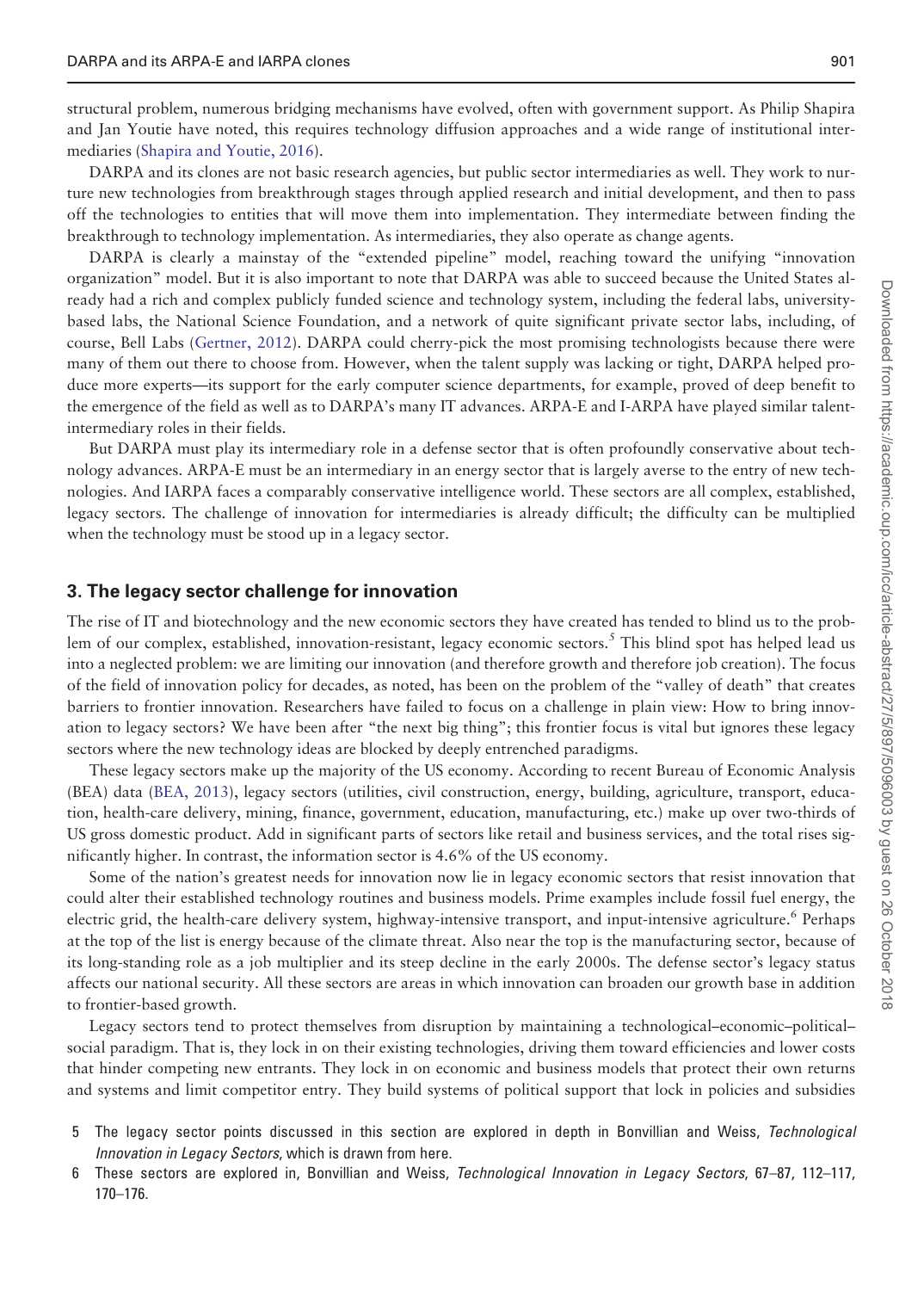that protect their own technologies and systems. And they build social systems that assure their supplies of workers and public support. These obstacles must be addressed if new disruptive innovations are to enter legacy sectors. The technologies behind legacy sectors often work well and will adopt incremental improvements to keep meeting the sector's established requirements. The sector will also adopt new innovations if they further the existing economic model behind the legacy sector. For example, fracking technology fits the legacy fossil fuel sector well. But legacy sectors are not organized to accommodate disruptive new advances that counter elements of the legacy system.

The established legacy sectors share a series of common features;<sup>7</sup> they do not share all these characteristics, but they all share some. Sometimes some or even many of the actors within a legacy sector are interested in embracing change, but they still face the many barriers in the legacy sector that resist change. The point here is that the innovation role of technology intermediaries—including DARPA and its clones—can be frustrated by legacy sector resistance.

The innovation organization model cited above is particularly needed because of the forces at work in legacy economic sectors. By recognizing that there are institutions and mechanisms operating within an innovation system, legacy, or otherwise, the innovation organization model enables a richer evaluation of innovation and of potential policies to improve the overall system. The innovation organization model, then, moves beyond the institutional "linkage" idea of the extended pipeline model to embrace a series of elements to provide a bigger picture of innovation: connecting public and private sectors, from research through implementation; merging pipeline and induced innovation, radical and incremental; overcoming structural barriers to innovation particularly relevant to legacy sectors; and consciously embracing change agents. Precisely because the DARPA model for innovation organization has demonstrated that it can overcome legacy sector resistance to innovation, it is worthy of close examination.

To summarize, we have described a series of models of innovation. We have noted how they apply to the frontier as well as the legacy sectors that, combined, make up most of the economy. And we have developed a broad new model—"innovation organization"—that encompasses and adds new considerations to the other models to meet the challenge of optimizing the organization of innovation. It is particularly suited to innovation in legacy sectors that require application of most or all the innovation models to advance innovation. In an agency context, it can also be considered an approach for achieving mission innovation to advance technology into implementation. We have a new framework, then, to understand the functioning of innovation systems and the actor institutions that perform within them, including DARPA and its clones.

| Agency:                          | <b>DARPA</b>          | <b>ARPA-E</b>        | <b>IARPA</b>                                       |
|----------------------------------|-----------------------|----------------------|----------------------------------------------------|
| Located within:                  | Department of Defense | Department of Energy | Office of the Director of National<br>Intelligence |
| Year formed:                     | 1958                  | 2009                 | 2007                                               |
| Budget, FY18:                    | \$3.12 billion        | \$353 million        | [Not public—intelligence data]<br>not released]    |
| Number of program managers-2018: | 97                    | 16                   | 27                                                 |

Basic facts: DARPA, ARPA-E, and IARPA

## 4. The DARPA model

While we placed DARPA, in the discussion above, within the sweep of the "extended pipeline" model, it also has developed features that have enabled it to innovate in the legacy defense sector.<sup>8</sup> This means that it represents, as well, key features of the "innovation organization" model.

There is an obvious rule here: no innovations, then no innovation system. Innovation requires an understanding of the overall system for its development, but the first problem concerns the earlier stages of the innovation system where the innovations originate. Later comes the problems of overcoming the structural barriers to innovation and creating the linkages between the innovation actors at the subsequent stages of the innovation process, including the

- 7 These characteristics are detailed in, Bonvillian and Weiss, Technological Innovation in Legacy Sectors, 55–66.
- 8 This section draws on material in [Bonvillian \(2015\).](#page-16-0)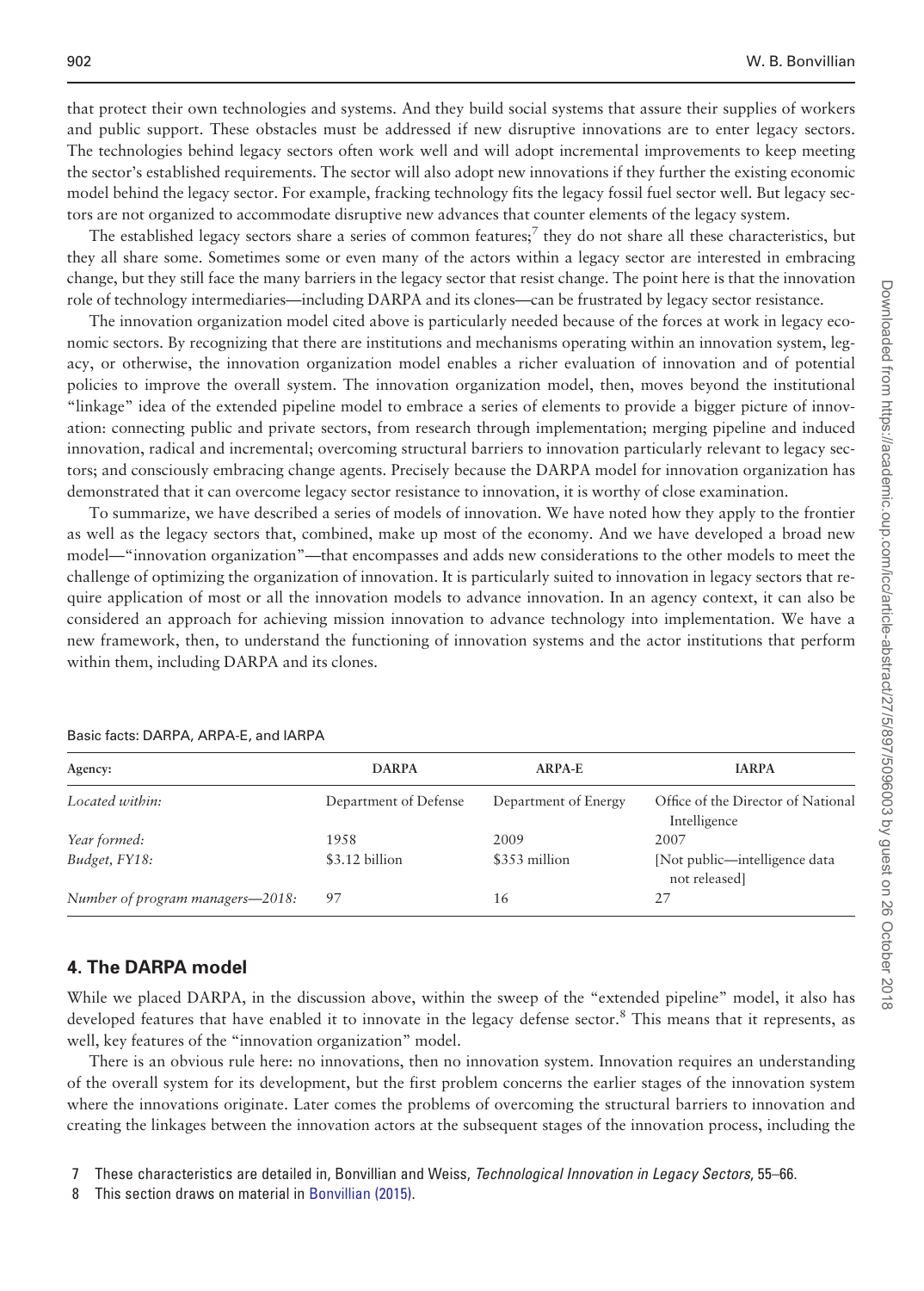role of change agents, where ideas move to implementation. First, however, we must tackle the problem of how to bring about innovation, whether into legacy or frontier sectors. We must begin with the "front end" of the innovation system, the research, development, prototyping, and early demonstration stages. This requires strengthening this end of the innovation system.

In many ways, DARPA directly inherited the *connected science and technology* (linking science research to implementation stages) and *challenge* (pursuing major mission technology challenges) organization models of the Rad Lab (for radar) and Los Alamos projects (for atomic weapons) stood up by Vannevar Bush, Alfred Loomis, and J. Robert Oppenheimer in World War II. Building on the Rad Lab example, DARPA built a deeply collaborative, flat, closeknit, talented, participatory, flexible system, oriented to breakthrough, radical innovation. Its challenge model for R&D linked fundamental with applied, creating connected science and technology, joining research, development, and prototyping, along with access to initial production. In other words, it followed an innovation path not simply a discovery or invention path.

Strengthening the "front end" of the innovation system requires an innovation capability analysis of the research development, prototyping and early demonstration elements, and the institutions that support them. Is the system capable of generating the innovations required to bring change to complex and legacy sectors? A series of evaluations is required and may require implementing system improvements. Since the front end of innovation is typically driven, initially, by the "pipeline" or "extended pipeline" models, we must first consider the these and their application to the optimal innovation organization approach. A series of factors for consideration in this first step are reviewed below, and the application of each to DARPA is discussed.

(1) Form critical innovation institutions. If R&D is not being conducted at an adequate scale by talented researcher teams, innovations will not emerge. But talent alone is not enough—talent must be operating within institutional mechanisms capable of moving technology advances from idea to innovation. Critical innovation institutions represent the space where research and talent combine, where the meeting between science and technology is best organized. Arguably, there are science and technology institutions that can introduce not simply inventions and applications but significant elements of entire innovation systems ([Bonvillian, 2009](#page-16-0)).

This is where DARPA takes center stage, with its history of attracting outstanding research talent and of spurring remarkable technology advances [\(Van Atta, 2008](#page-17-0)). In promoting innovations, it has long supported frontier sectors, through its role in the IT wave, and within the defense legacy sector through its role in such defense advances as precision strike, and unmanned aerial vehicles. As the most successful US R&D agency operating in the innovation space, and because it represents more of a "connected science and technology" approach than other agencies, our initial focus is on lessons that can be learned from the characteristics of the DARPA model.

However, innovation requires not only a process of creating connected science and challenges at the *institutional* level but also must operate at the *personal level*. People are innovators, not simply the overall institutions where talent and R&D come together. Warren Bennis and Patricia Beiderman have argued that innovation, because it requires more linkages than the earlier stages of discovery and invention, requires great groups not simply individuals [\(Bennis](#page-16-0) [and Beiderman, 1997\)](#page-16-0). Unlike other federal R&D agencies, DARPA has attempted to operate at both the institutional and personal levels. DARPA became a bridge organization connecting these two institutional and personal organ-izational elements ([Bonvillian and Van Atta, 2011](#page-16-0): 483, 484).<sup>9</sup>

At the heart of the DARPA ruleset is what Tamera Carleton has termed a *technology visioning* ([Carleton, 2010](#page-16-0))<sup>10</sup> process. It uses a right-left research model—its program managers contemplate the technology breakthroughs they seek to have emerge from the right end of the innovation pipeline, and then go back to the left side of the pipeline to look for proposals for the breakthrough research that will get them there. As noted, it uses a *challenge-based* research model—seeking research advances that will meet significant technology challenges. It looks for revolutionary breakthroughs that could be transformative of a technology sector. All of these elements go into a process where agency program managers develop a vision of a technology advance that could be transformative, and then work back to understand the sequence of R&D advances required to get there. If these appear in range of accomplishment, it has processes that allow rapid project approvals by agency directors. This technology visioning process is different from the way industry undertakes step-by-step downselection of technology options known as the "stage gate" process, where budgets and market gain are factors used to weed out which incremental advances to pursue [\(Cooper](#page-16-0) et al.,

- 9 See also, on the origins of ARPA-E, Weiss and [Bonvillian \(2009\).](#page-16-0)
- 10 See also, [Bonvillian and Van Atta \(2011](#page-16-0): 485).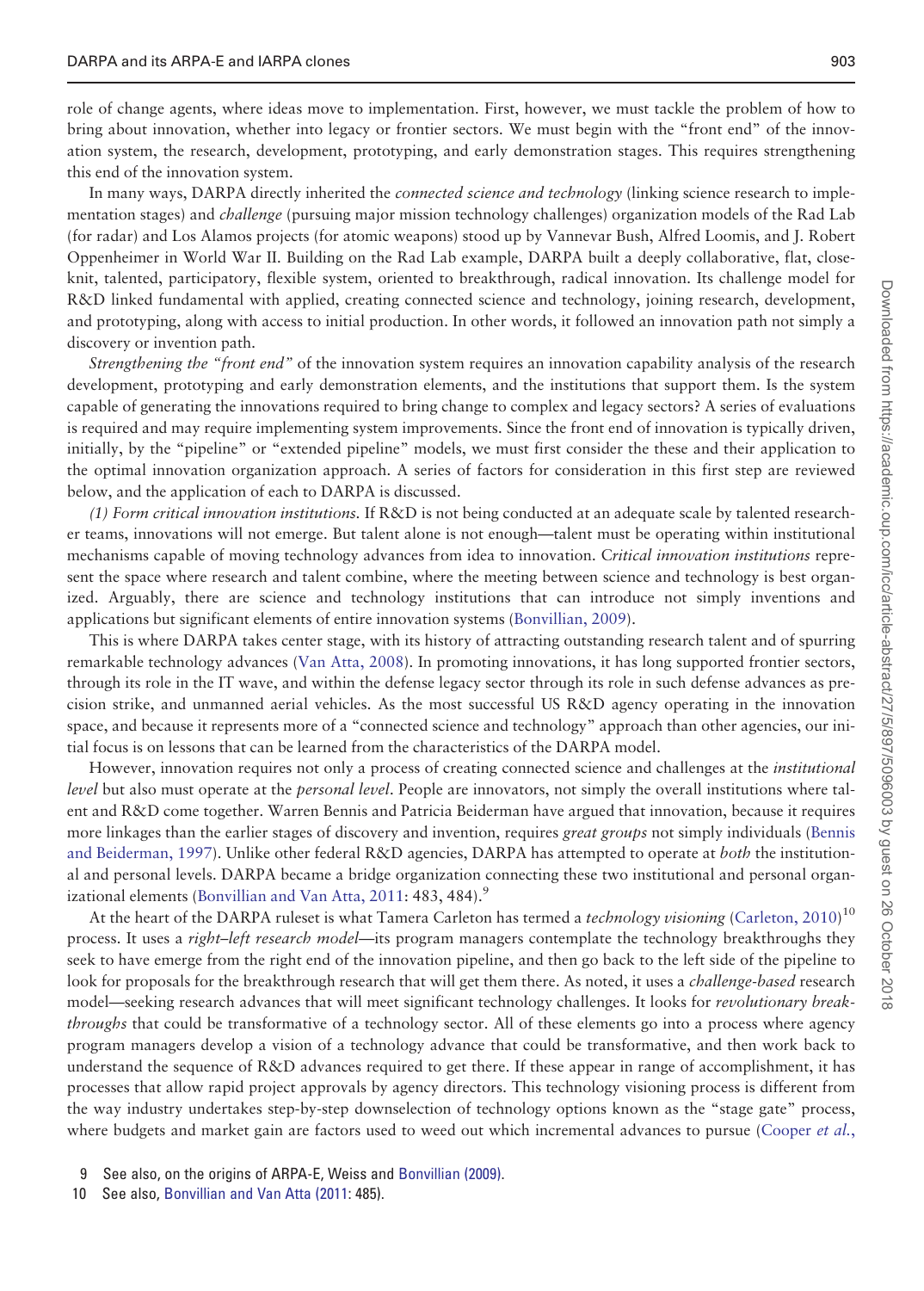[2002\)](#page-16-0). The visioning process is also different from how other federal R&D organizations work; these place more emphasis on research for the sake of research. In the context of attempting to bring innovation into legacy sectors, the visioning process may be particularly apt.

Other DARPA characteristics enhance its ability to operate at both the institutional and personal innovation organization levels. The following list is largely drawn from DARPA's own descriptions of its organizing elements [\(DARPA, 2003,](#page-16-0) [2005](#page-16-0)):<sup>11</sup>

- Small and flexible—DARPA consists of only 100 program managers and office directors; some have referred to DARPA as "100 geniuses connected by a travel agent."
- $Flat$ —A flat, non-hierarchical organization, with empowered program managers.
- Entrepreneurial—Emphasis on selecting highly talented, entrepreneurial program managers, willing to press their projects toward implementation, often with both academic and industry experience. They serve for limited (3–5 years) terms, which sets the time frame for DARPA projects and assures that new ideas are always coming into the agency.
- No laboratories—Research is performed entirely by outside performers, with no internal research laboratory.
- Focus on impact not risk—Projects are selected and evaluated on what impact they could make on achieving a demanding capability or challenge.
- Seed and scale—Provides initial short-term funding for seed efforts that can scale to significant funding for promising concepts but with clear willingness to terminate non-performing projects.
- Autonomy and freedom from bureaucratic impediments—DARPA operates outside the civil-service hiring process and standard government contracting rules, which gives it unusual access to talent, plus speed and flexibility in contracting for R&D efforts.
- Hybrid model—DARPA often puts small, innovative firms and university researchers together on the same project, so firms have access to breakthrough science, and researchers see pathways to implementation.
- Teams and networks—At its best, DARPA creates and sustains highly talented teams of researchers, highly collaborative and networked to be "great groups," around the challenge model
- Acceptance of failure—DARPA pursues a high-risk model for breakthrough opportunities and is tolerant of failure if the payoff from potential success is high.<sup>12</sup>
- 11 For a more detailed evaluation of DARPA's ruleset, see, Bonvillian and VanAtta, "ARPA-E and DARPA."
- 12 DARPA's willingness to risk failure to pursue breakthroughs appears to be a particularly significant attribute. It has a record of cancelling failing projects, as well as curtailing and reorganizing them, which supports this position. One researcher has suggested that 85% of DARPA's projects fail to achieve their planned goals [\(Roland 2010](#page-17-0)). See, generally, [Roland and Shiman \(2002](#page-17-0): 844, 845; strategic computing program, after over 1 billion invested over a decade, failed to meet most initial program goals). Richard VanAtta, who has studied DARPA from the Institute for Defense Analysis, argues that DARPA, although it makes use of progress milestones, does not impose strict metrics at the outset; its orientation is not process but outcomes. Instead, it actively manages projects, directly involved with the research team, and aimed at significant results that can alter the status quo based on research developments. He argues, for example, that DARPA's Cold War "Assault Breaker" project was not able to realize its initial goal of fully integrated, stand-off precision strike capability but did result in the technologies behind JSTARS and ATACMS that nonetheless delivered breakthrough precision capabilities. VanAtta, R. communication of Nov. 13, 2017. DARPA's active management approach complicates the issue of measuring DARPA success. Erica Fuchs, like other DARPA researchers, argues that DARPA has been successful and that the reasons for the success are replicable and knowable [\(Fuchs, E.](#page-16-0) [2009](#page-16-0)). Roland, supra, argued that such findings rest "on two unprovable assumptions: first, that DARPA has been successful, and second, that the reasons for that success are knowable and replicable. Significant evidence and widespread consensus support both assumptions. But they are assumptions nonetheless." Part of the reason that these are still assumptions is that DARPA looks forward to its next advances, rarely back to its history. As noted, it can also actively reorient its ongoing R&D efforts, as research problems and possibilities evolve. Nonetheless, William Perry, when an Undersecretary of Defense attempting to understand DARPA's innovation role, commissioned an in-depth evaluation of DARPA's role by the Institute for Defense Analysis; the resulting multivolume study documents DARPA's major role in critical technology developments. [Van Atta](#page-17-0) et al. (2003). See also, [Van Atta \(2008\)](#page-17-0). DARPA's critical role in major technology advances, as recounted in the introduction to this article, appears clear.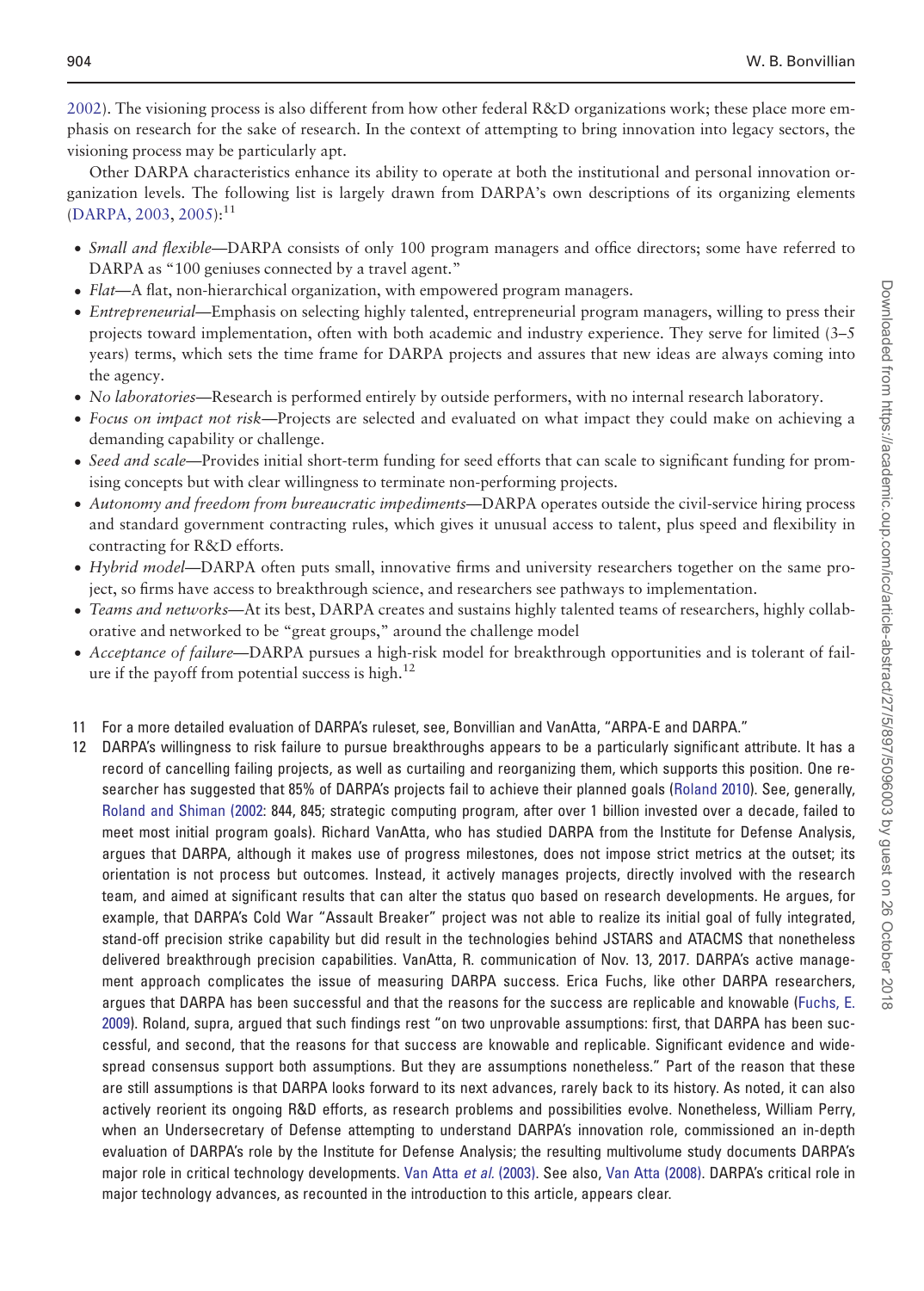• Orientation to revolutionary breakthroughs in a connected approach: DARPA is focused not on incremental but breakthrough/radical innovation. It emphasizes high-risk investment, moves from fundamental technological advances to prototyping, and then attempts to hand off the production stage to the armed services or the commercial sector.

The above rules are part of the established DARPA culture as a critical innovation institution. But there are other important foundational and underlying features that DARPA has adopted, not as well understood, but more central to building a strong, front-end innovation system that it exemplifies. These provide broad, overall front-end organization lessons.

(2) Use the Island/Bridge model. Bennis and Biederman have argued that innovation requires locating the innovation entity on an "island," protecting it from "the suits," the bureaucratic pressures in larger firms or agencies that too frequently repress and unglue the innovation process [\(Bennis and Beiderman, 1997:](#page-16-0) 206).<sup>13</sup> But they note that there must also be a "bridge"—the innovation group must also be strongly connected to supportive top decision makers who can press the innovation forward, providing the needed resources. Sen has argued that this is a foundational innovation model ([Sen, 2014\)](#page-17-0).

Island/Bridge from the beginning has been a key to DARPA's success, and other innovative organizations use it as well. Lockheed's Skunkworks [\(Rich, 1996](#page-17-0)), Xerox's PARC, Palo Alto Research Center ([Hiltzik, 1999](#page-16-0)), and IBM's PC project ([Chposky and Leonsis, 1986\)](#page-16-0) have exemplified Island/Bridge at the industry level, severing innovation teams from interference from the business/bureaucratic side. While the Skunkworks and IBM PC groups also had strong bridges back to "mainland" decision makers, PARC famously did not and exemplifies the need for the bridge. DARPA exemplifies the Island/Bridge model at the federal R&D agency level [\(Bonvillian and Van Atta, 2011](#page-16-0): 486). It has initiated innovation in frontier sectors, particularly IT, as noted, where it operated largely outside the Pentagon's legacy systems, working with and helping to build emerging technology private sector firms. It has also worked within the defense legacy system. It has operated as an island there but also used strong links with the Secretary of Defense and other senior defense leaders as the bridge; these Defense decision makers helped bridge technology advances from DARPA researchers to the implementing military services.

(3) Build a thinking community. A prerequisite for ongoing success of the Island/Bridge is building a community of thought. In science, it is well understood that each contributor stands on the shoulders of others, building new concepts on the foundations of prior concepts. This applies to technology development as well. Building a sizable "thinking community" has been key to DARPA's success, as a source of contributing ideas but also for talent and political support [\(Bonvillian and Van Atta, 2011:](#page-16-0) 476, 477, 492).

Composed of multiple generations of DARPA program managers and researchers working in a field DARPA has supported, at its best this community becomes a group of change agents and advocates. J. C. R. Licklider, a tech visionary of the first magnitude, in his two stints at DARPA brought in a succession of office directors and program managers and built supporting university research teams that initiated a series of multigenerational technology breakthroughs that over time led to personal computing and the Internet [\(Waldrop, 2001](#page-17-0): chs. 2, 5–7; 466–471). Building a thinking community around a problem takes time to evolve but reaches a density and mass where ideas start to accelerate.

(4) Link technologists to operators. Another key organizational feature of successful innovation organizations involves connecting the technologists to the operators. DARPA's work on major defense technology advances, like drones, exemplifies an effort to link technologists with operators, to transform operations. Its work on personal computing and the Internet, which shattered the arm's length relationships in mainframe computing between technologists and operator/users, also exhibits the same drive to produce technologies that connect with operators. DARPA's Tactical Technologies Office (TTO) is specifically designed to bring technologies into military tactical systems, using rapid prototyping to transition to air, ground, and naval operators.

To summarize the first step of building front-end innovation capabilities, one of the important lessons from DARPA's ability to bring innovation into a defense sector with deep legacy characteristics has been the importance of critical innovation institutions. To perform at a critical level, these institutions should attempt to embody a series of characteristics. They should undertake both *connected science and technology*—linking science research to implementation stages—and *challenge* approaches—pursuing major mission technology challenges. As discussed, and as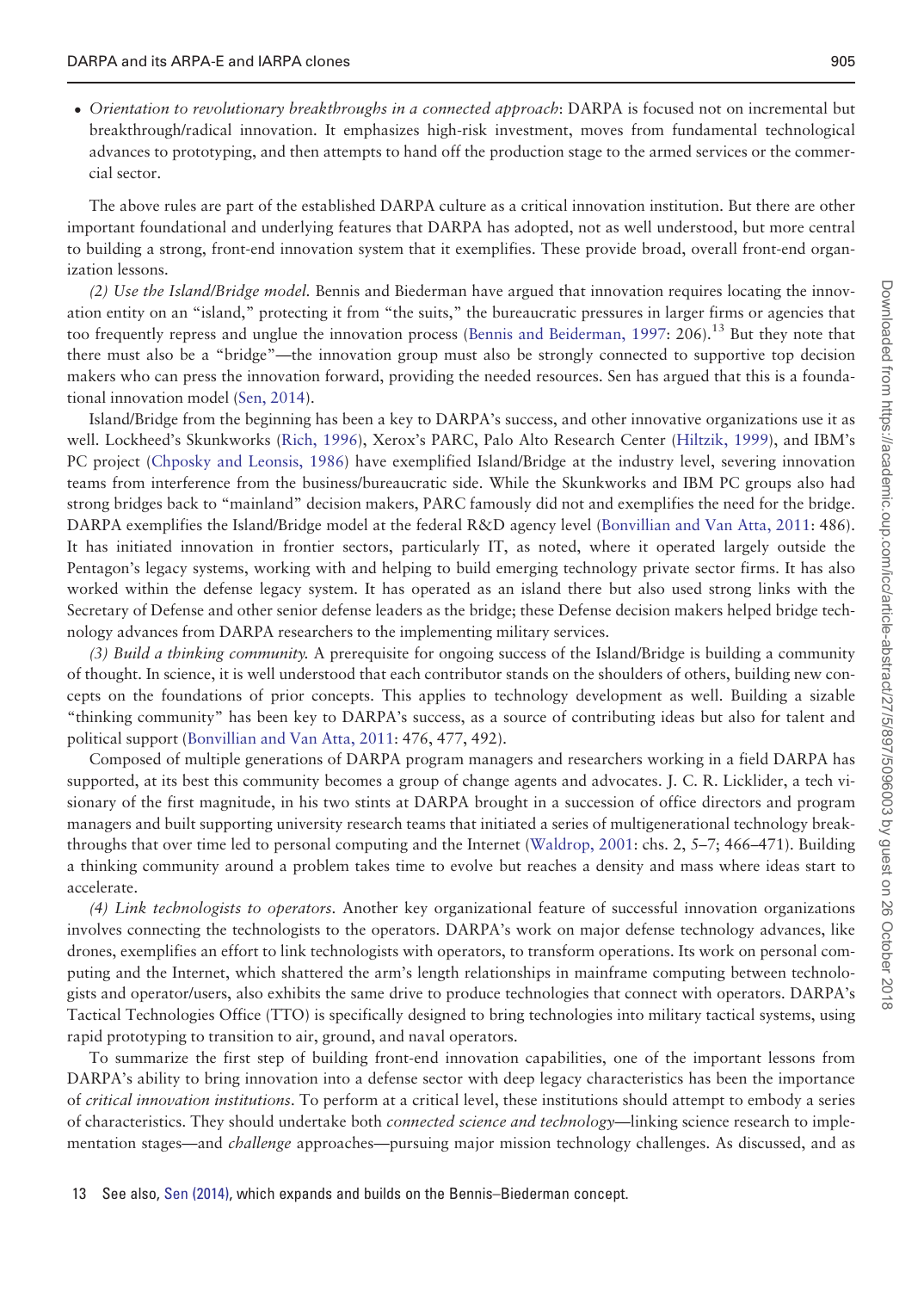DARPA exemplifies, innovation requires not only a process of creating connected science and technology and related challenges at the *institutional level* but also must operate at the *personal level*. The critical stage of innovation is face-to-face not institutional, so while institutions where talent and R&D come together are required, personal dynamics, usually embodied in great groups, are a necessity. The DARPA right–left research model can be important to reaching the innovation stage, where program managers contemplate the technology breakthroughs they seek to have emerge from the right end of the innovation pipeline, and then go back to the left side of the pipeline to look for proposals for the breakthrough research that will get them there. This process tends to lead to revolutionary breakthroughs that could be transformative of a technology sector. A technology visioning process at the outset of the effort appears to be a particular key. The approach results in seeking high-risk but high-reward projects.

The Island/Bridge organizational approach for innovation institutions also appears to be important. The innovation team should be put on a protected island apart from bureaucratic influences, so it can focus on the innovation process. The strength of the innovation implementation process will also depend on building on forming a solid thinking community as a source for ideas and support. Because innovation must span numerous steps from research through initial production, means for *linking technologists to operators* appear to be critical. Again, DARPA more than any other US R&D agency has exemplified these approaches.

These rules apply to both the front- and back-end steps of innovation organization. They take in the key features of the extended pipeline model: strong initial research and linkages between researchers and the institutions that can lead an innovation through the later stages toward implementation. But what about the additional issues presented by the innovation organization framework? These include not only the research and institutional linkages but overcoming the barriers to innovation presented by legacy sectors and the role in these sectors of change agents.

Despite the way it exemplifies optimal front- and back-end innovation, DARPA is part of a defense innovation system; it is an entrepreneurial innovator but within DOD. To foster implementation, it must still rely on the military services and face the legacy pressures they embody for the follow-on stages. For example, DARPA, acting as a technology intermediary and change agent, was able to pursue such critical advances as precision strike, drones, and stealth using its "island-bridge" ties to the office of the Secretary of Defense. A succession of Secretaries and senior defense officials, also acting as change agents, worked to press these DARPA-driven technologies into implementation by the military services, despite their initial resistance.<sup>14</sup> Thus, DARPA stretches from the front end of the innovation system deep into implementation, acting as a change agent tied to other change agents at the decision-making level.

# 5. The ARPA-E model

ARPA-E<sup>15</sup> was first proposed in a National Academies report in 2006 to bring the successful DARPA mechanism to bear on the challenge of needed breakthrough energy technologies ([National Academies of Sciences, 2007\)](#page-17-0). Congress, through the leadership of Rep. Bart Gordon, then chair of the House Committee on Science and Technology, authorized ARPA-E in 2007<sup>16</sup> and provided initial appropriations in 2009. It has subsequently received around \$300 million in annual appropriations compared to DARPA's approximately \$3 billion; it is the size of a DARPA office. It now faces a challenge to its survival because the Trump administration, which has been proposing cuts to in alternative energy R&D, has proposed shutting it down, although Congress has continued to sustain it. Nonetheless, it represents an important innovation model that has had considerable success in its relatively short existence (ARPA-E,  $2017$ ).<sup>17</sup>

- 14 These technology challenges are detailed in, Bonvillian, "All that DARPA Can Be."
- 15 This section on ARPA-E draws from discussions with ARPA-E's directors, its deputy director for operations, and its program managers, including an extended session with four ARPA-E program managers on April 5, 2011, and from Bonvillian and VanAtta, "ARPA-E and DARPA." For disclosure, the author was involved in ARPA-E's founding, including testifying on the ARPA-E authorizing legislation (Bonvillian, 2007), writing about the concept [\(Bonvillian, 2006\)](#page-16-0)., and working on ARPA-E organizational concepts for the Department of Energy Chief Financial Officer in February and March 2009.
- 16 [H.R. 364 \(2007\)](#page-16-0), passed as part of the [America COMPETES Act \(2007\)](#page-16-0).
- 17 See also, APRA-E (2017, 2018).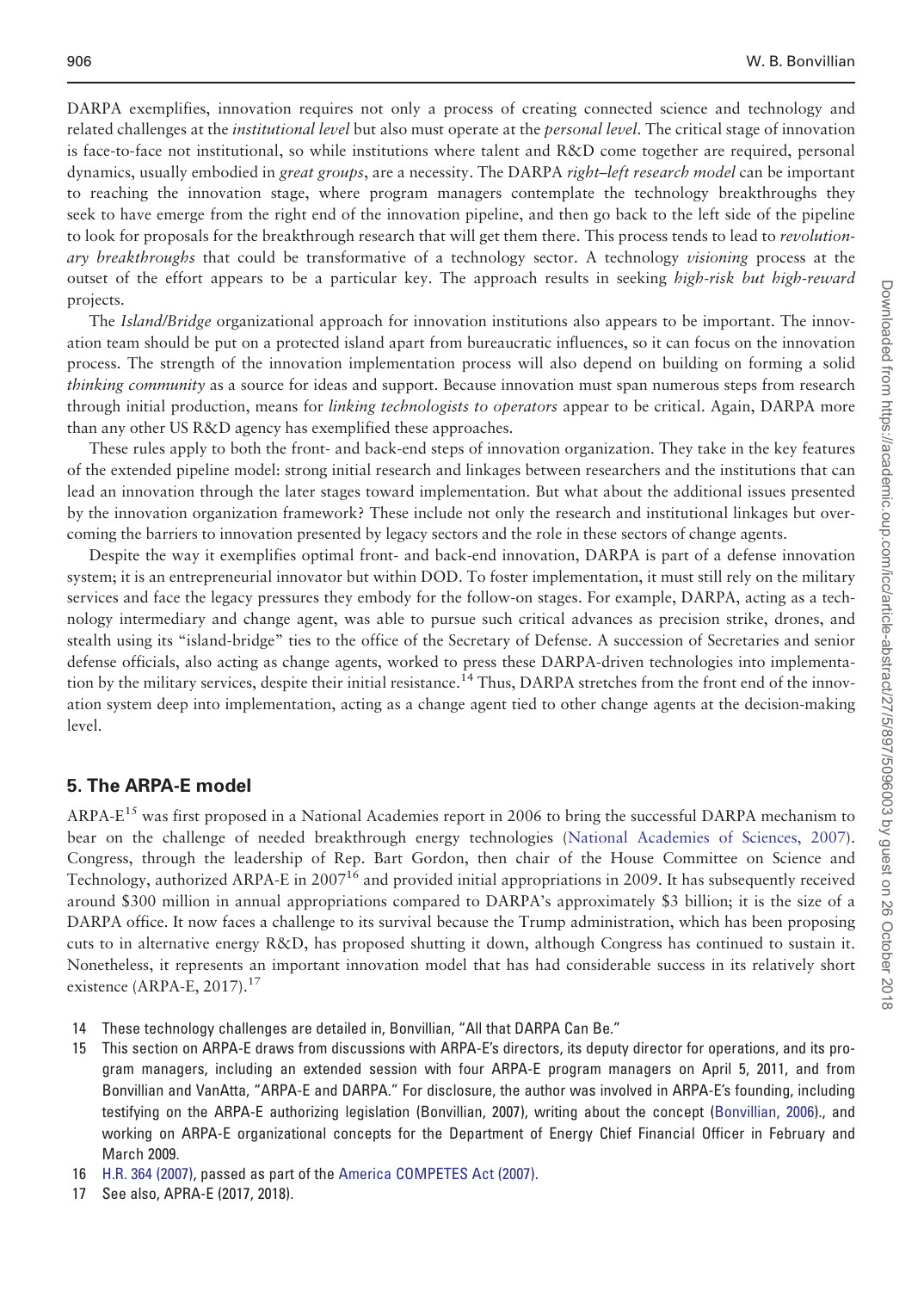ARPA-E was formed by a director, Arun Majumdar, and staff fluent with the DARPA model and replicated the key elements in that model. Aside from the particular DARPA features, the discussion above focused on four overall roles that DARPA embodies as an innovation intermediary and change agent: its role as a critical innovation institution at earlier innovation stages, its linkage to implementation decision makers through the island-bridge model, its role in fostering a thinking community to enable and build on its innovations, and its ability to connect innovators with operators to enable implementation. Importantly ARPA-E performs these functions within its energy technology mission. But because ARPA-E's energy sector is different from DARPA's defense sector, it has had to adapt. DARPA has been able to leverage its position within DOD, a major technology procurement agency, to implement many of its innovations. In contrast, the Department of Energy (DOE) does not play a procurement role; ARPA-E's technologies must be implemented in the private sector, a massive legacy sector dominated by fossil fuel firms. This different implementation task required ARPA-E to add to the DARPA model, categorized into three broad areas below. While the description of DARPA, above, took a high-level view of its overall role in the innovation system, the description below of ARPA-E's somewhat different features tends to take a more ground-level approach.

1) Sharpening the research visioning, selection, and support process. Every strong innovation organization, from research groups, to start-ups and firms, to federal research agencies, must build a strong innovation culture. Organizational cultures in the innovation space tend to lock-in quite early in the organizational history, and, once set, patterns of interactions and performance become engrained into the entity's culture. ARPA-E's leaders had experience in a range of innovation organizational cultures, including DARPA, and worked to build their own innovation culture within ARPA-E. While it shares many features with DARPA, as noted above, it has its own new areas of emphasis.

ARPA-E's director and project directors (equivalent to DARPA's program managers) emphasize that they are working in what they call the white space of technology opportunities. Starting with their first research awards, they assert they have consciously attempted to fund higher risk projects that could be breakthroughs and transformational in energy areas where little work previously has been undertaken. This means that research awards are made seeking transformations, not incremental advance. Comparable to the DARPA model, this approach has placed technology visioning at the very front of the ARPA-E's research nurturing process.

ARPA-E has implemented an interesting two-stage selection process, offering applicants a chance to offer feedback to the initial round of reviews. This "second shot" and "feedback loop" in the review process have improved evaluations because the project directors know their conclusions will be critiqued, have helped educate project directors in new technology developments, and resulted in a number of reconsiderations of applications, improving the overall ARPA-E research portfolio.

The empowered program manager culture—Project directors form, with the director, macro challenges within the sectors they lead and retain a great deal of control over their research portfolios. They are "empowered" like DARPA project managers. Before a project director can select a technology project, he or she has to "sell" it to the director; the proposal often also has to survive rounds of brainstorming and vetting with project director colleagues. Project directors have to have what they refer to as "religion"—they have a vision of where they want to take their portfolios, performing as vision champions, to sell their projects both inside and outside ARPA-E. Part of "religion," then, is that they must work on being vision implementers. ARPA-E project directors have expressed the view that "religion" is the single most critical project manager quality, aside from technical excellence. To summarize, ARPA-E uses DARPA's "strong program manager" model for research award selections and calls on its program managers to exert zeal in advancing selected technologies through the implementation stage, and ARPA-E has pushed this model. ARPA-E has purposely not created a formal personnel evaluation process for its project directors—as with DARPA, project directors say they are expected to "manage to results", and they are judged by the director and their colleagues—peer pressure—based on the outcomes, impact, and results from the portfolios they select.

Portfolio approach—All ARPA-E projects are selected, as discussed above, to be game changers—to initiate energy breakthroughs. However, within that broad requirement, as project directors assemble their portfolios around a particular challenge area, project directors say they have found they need a "risk mix." They generally include some "out there" projects that may or may not materialize that are high risk, but the technology is so potentially important that it is well worth pursuing. But for most other portfolio technologies, the project directors want to see that they could be implementable in a reasonable period—that they could reach a cost range that would facilitate entry and commercialization. So there is a mix of portfolio balance between frontier and applied, science, and technology emphasis.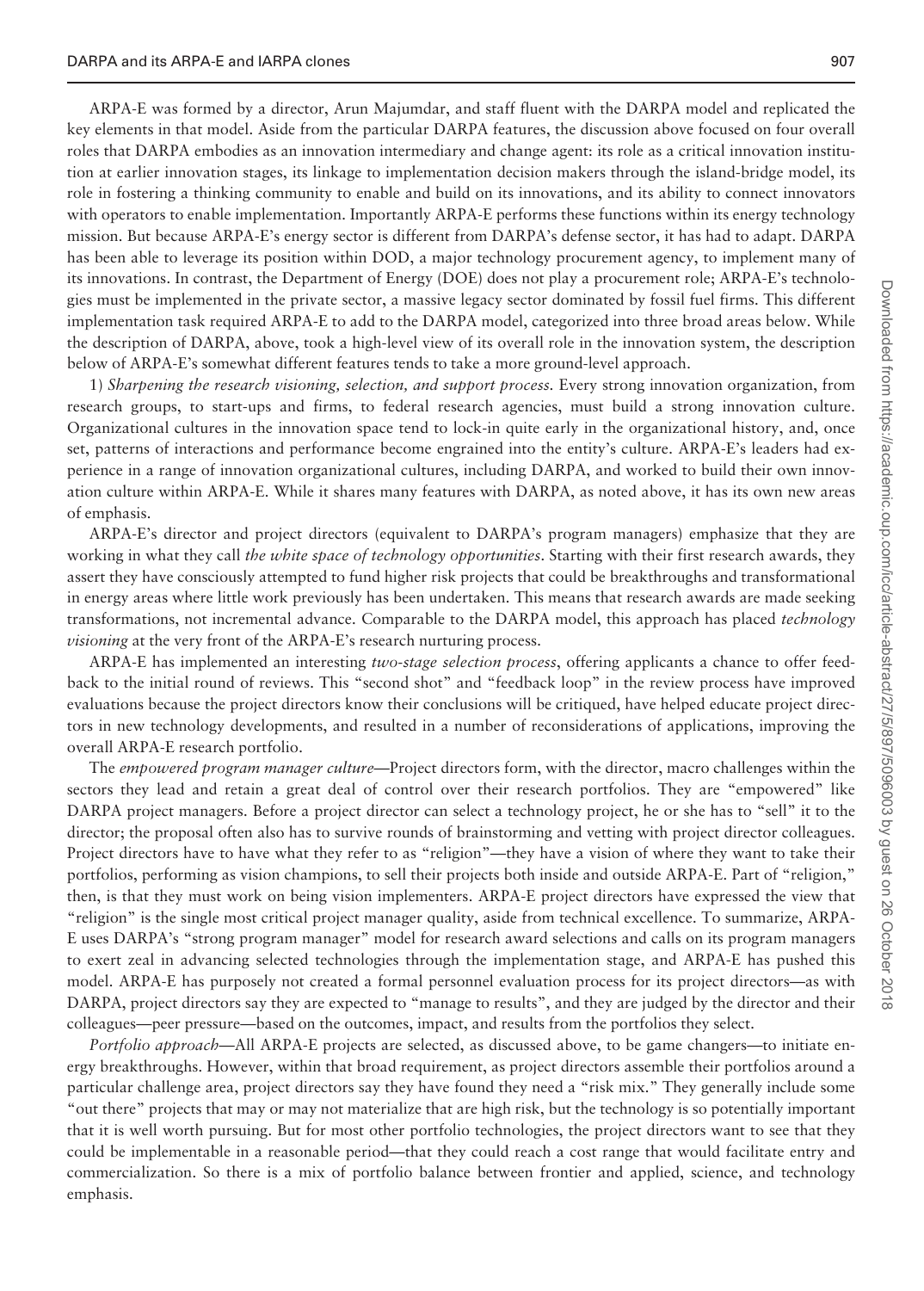As with DARPA, ARPA-E project directors have adopted a hands-on relationship with award recipients, talking and meeting at frequent intervals to support their progress and help surmount barriers, and, when ready, to promote contacts with venture and commercial funding. In most research agencies, the job of the program manager focuses on the award selection process; in ARPA-E, this is only the beginning. Project directors view their jobs as technology enablers, helping their tech clients with implementation barriers.

2) Building a community of support. ARPA-E, a small R&D agency camped among much larger DOE R&D agencies, has needed collaborators to leverage its research on basic and applied sides. Therefore, it has worked from the outset on *building internal connections within DOE*. The Department's R&D is organized into basic and applied stovepipes, so ARPA-E found it could thus serve both sides by working to be a technology connector within DOE, particularly with the applied agencies. ARPA-E has also worked to include the major energy labs in its research consortia,<sup>18</sup> so the labs will view it as not simply a funding competitor but a funding supporter.

Summit—ARPA-E holds annual multi-day forums each spring to help its awardees build relations with venture capital (VC) firms and large and small energy and technology companies. These energy innovation summits have become one of the largest and most important energy technology showcase events in the nation, attracting large attendance and featuring prominent business, executive branch, and bipartisan Congressional leaders in speaking roles. VCs and energy companies annually swarm around ARPA-E technologies, building communication and goodwill among attendees, whatever their role. This has helped the growing field of energy technology highlight emerging technologies to potential private sector funders and has played a major role in putting ARPA-E on the map as an innovative agency. Importantly, the summits have helped in building an advanced energy technology *community* around ARPA-E.

Support community—ARPA-E has faced major funding challenges from the outset, which continue. As a result of the goodwill it built in its initial years, a community of support began to collect around ARPA-E to independently advocate for the agency's future, including VC firms, large and small firms that worked with ARPA-E, and universities, all enamored of its research model. Thus, a political support system is growing, separate and apart from ARPA-E (which cannot lobby under federal law) to back its efforts and continuation. ARPA-E has also received public support from some prominent business leaders. The continued growth of such a political support community could help assure ARPA-E's political future.

In summary, not only has ARPA-E proven a strong substantive success to date from a public policy perspective, a thinking community as well as a political support base has begun that could help sustain it over time.

3) Technology implementation. ARPA-E's director and project directors are acutely aware of their difficult task in launching technology into the complex, established legacy sector of energy. ARPA-E has therefore taken a number of steps to assist in taking its technology to implementation, commercialization, and deployment.

ARPA-E project directors *consider the implementation* process for technologies they are considering; before they fund a project, they evaluate the technology stand-up process and how that might evolve. Their focus is not simply on new technology, they seek to fund projects where they can see a plausible pathway to implementation. This is aided by the fact that ARPA-E project directors generally have both academic and commercial sector experience. On the commercial side, this experience ranges from work in VC firms and companies, to participating in technologybased start-up firms. This range of background in both academic and private sectors assists in understanding possible commercialization paths.

Tech to market team—In its most significant step toward moving its technologies toward implementation, ARPA-E has assembled a separate "Tech to Market" team working full-time to promote implementation and commercial advances for ARPA-E technologies. These team members work with particular project directors on the most promising technologies emerging from their portfolios. No other US R&D entity had formed such an explicit commercialization effort until ARPA-E. In effect, it has added a variation to DARPA's famous Heilmeier Catechism by requiring project directors and their Tech to Market team members to "tell me how your story will end then get there" [\(Heilmeier Catechism, 1975;](#page-16-0) [Heilmeier, 1991\)](#page-16-0). The tactics this team develops in implementing technologies can include creating follow-on approaches for ARPA-E-funded technologies through links with DOE-applied programs, connections to DOD test beds and procurement, and connections to VCs and interested company collaborators, or combinations of these. Their work includes identifying first markets and market niches for ARPA-E technologies. In

18 [America COMPETES Act \(2007\),](#page-16-0) Sec. 904(e)(3) authorizes ARPA-E to fund "consortia..., which may include federallyfunded research and development centers" (FFRDC's—including energy laboratories).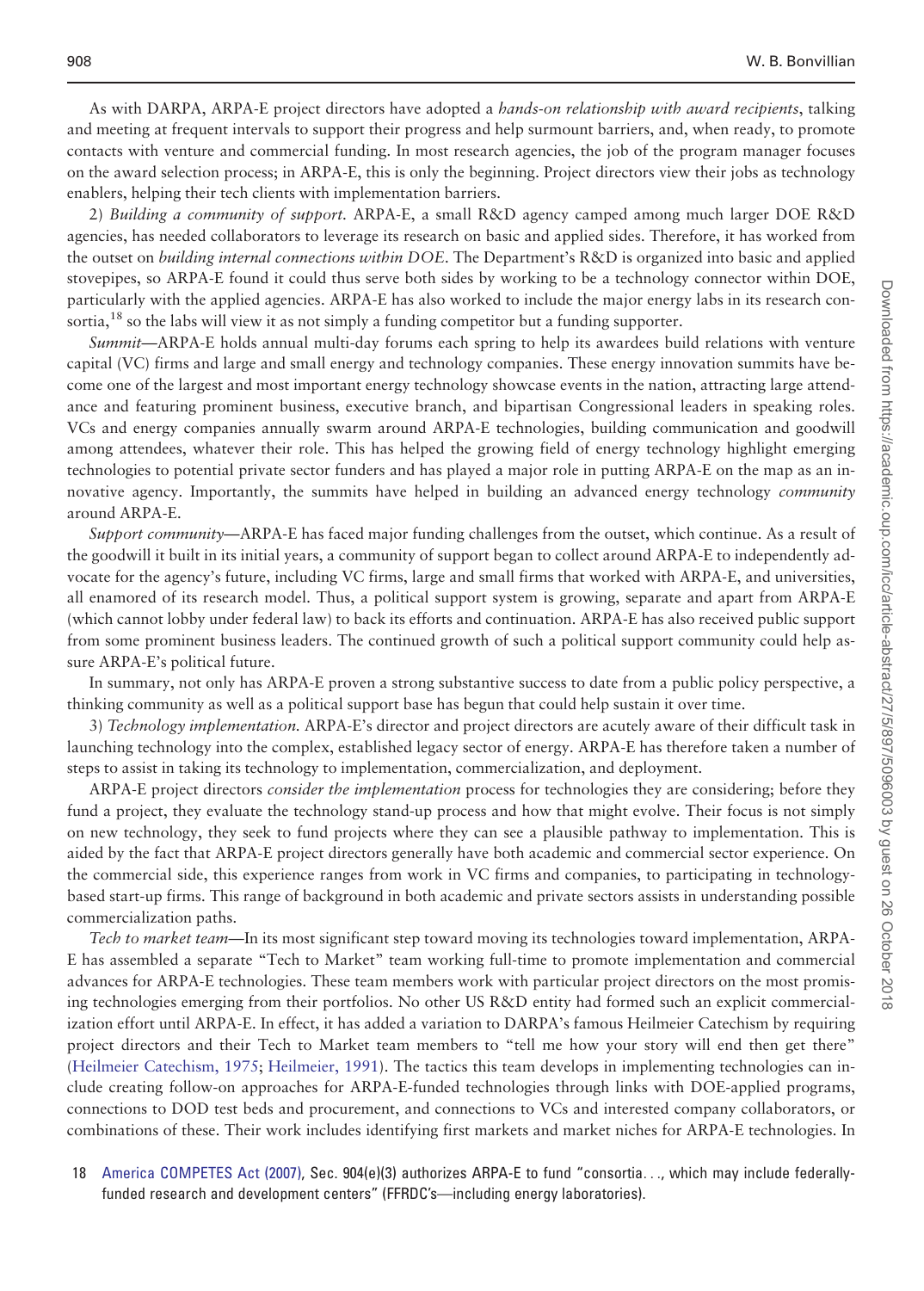the ultimate compliment to ARPA-E, DARPA so liked the program that it hired ARPA-E's Tech to Market director to undertake the same job at DARPA.

Halo effect—ARPA-E consciously takes advantage of the "halo effect." Here, when ARPA-E selects a project for a research award, VCs and commercial firms are often willing to pick it up and move it toward commercialization. In other words, the private sector views the ARPA-E project selection process as rigorous and sound enough that it is prepared to fund projects emerging from that process.

Connecting to the industry stage-gate process—The stage-gate process, as noted above, is used by most major companies in some form in the management of their R&D and technology development [\(Cooper](#page-16-0) *et al.*, 2002). In this approach, candidate technology projects are reevaluated at each stage of development, weeded-out, and only the most promising from a commercial success perspective move to the next stage. This is not a process ARPA-E employs; like DARPA (as discussed above), it places technology visioning up front in its process and adopts a highrisk/high-reward approach to meet the technology vision. Recognizing that companies use the stage-gate approach, ARPA-E has worked with its researchers to get their technologies into a condition to survive it. For academic researchers in particular, this is not a familiar process. Because most early generation energy technologies are component technologies and will have to fit into existing systems and platforms controlled by existing companies ([Weiss](#page-17-0) [and Bonvillian, 2009](#page-17-0): 185–190), ARPA-E project directors are recognizing that many of the technologies it nurtures must slot into the stage-gate industry practice if they are going to link with industry. So preparing its technologies (and technologists) to withstand this process has become a significant step toward commercialization.

New energy technologies can take two decades to scale, and ARPA-E is only 7 years old. However, ARPA-E reported in 2017 that since 2009, it provided approximately \$1.3 billion through 30 focused programs and three open-funding solicitations to some 475 projects (ARPA-E, 2017: 1). Of those, 206 were now "alumni" projects; the rest were ongoing. ARPA-E's project teams cumulatively published 1104 peer-reviewed technical papers that have been cited 13,518 times and were awarded 101 patents. Many teams successfully leveraged ARPA-E's investment: 36 started new companies, 60 continued their technology development with other government support, and 45 have cumulatively raised \$1.25 billion in publicly reported funding from the private sector to bring their technologies into commercial applications. These statistics are strong success metrics.

To summarize, ARPA-E has not only worked to replicate elements at DARPA but also attempted to build new elements in its innovation ruleset as it confronts unique features of the legacy energy sector where its technologies must land, and of the DOE bureaucracy it must work with. These new elements can be grouped into three broad areas, as detailed above: in sharpening the research visioning, selection, and support process; in building a politically survivable support community; and in the implementing and deployment process for its technology advances. Organizational tools in these categories developed at ARPA-E present lessons that are relevant to other innovation intermediaries.

#### 6. The IARPA model

IARPA's first director, Lisa Porter, named in 2008, was a former DARPA program manager who understood and consciously attempted to replicate DARPA's strengths and "high-risk, high reward" approach. Both IARPA and DARPA hire term-limited program managers with outstanding scientific and engineering credentials and experience.<sup>19</sup> Like DARPA, IARPA competitively selects new projects for funding using the Heilmeier Questions. Like DARPA, IARPA has no lab and conducts no research itself, competitively awarding research contracts and grants to leading teams of academic and industry researchers, using strong program managers without peer review systems. Also like DARPA, programs have clear goals and definite ends. Program teams are regularly evaluated and teams are often cut before a program ends, depending on progress. There also are significant differences. While DARPA supports defense missions, IARPA supports national intelligence missions, which can involve quite different technologies. Five of IARPA's key organizational mechanisms to promote its innovation role are discussed below.

1) Technology implementation-tournaments and testing. According to its director from 2014–2018, Jason Matheny, many of IARPA's programs are organized as tournaments in which multiple teams are funded in parallel to pursue the same technical goals, scored on a common set of metrics. This competitive approach has tended to produce a range of possible solutions and pathways. As a result, IARPA spends a large percentage of its budget

19 Much of the IARPA material below is from a communication from Jason Matheny, IARPA Director, July 11, 2017.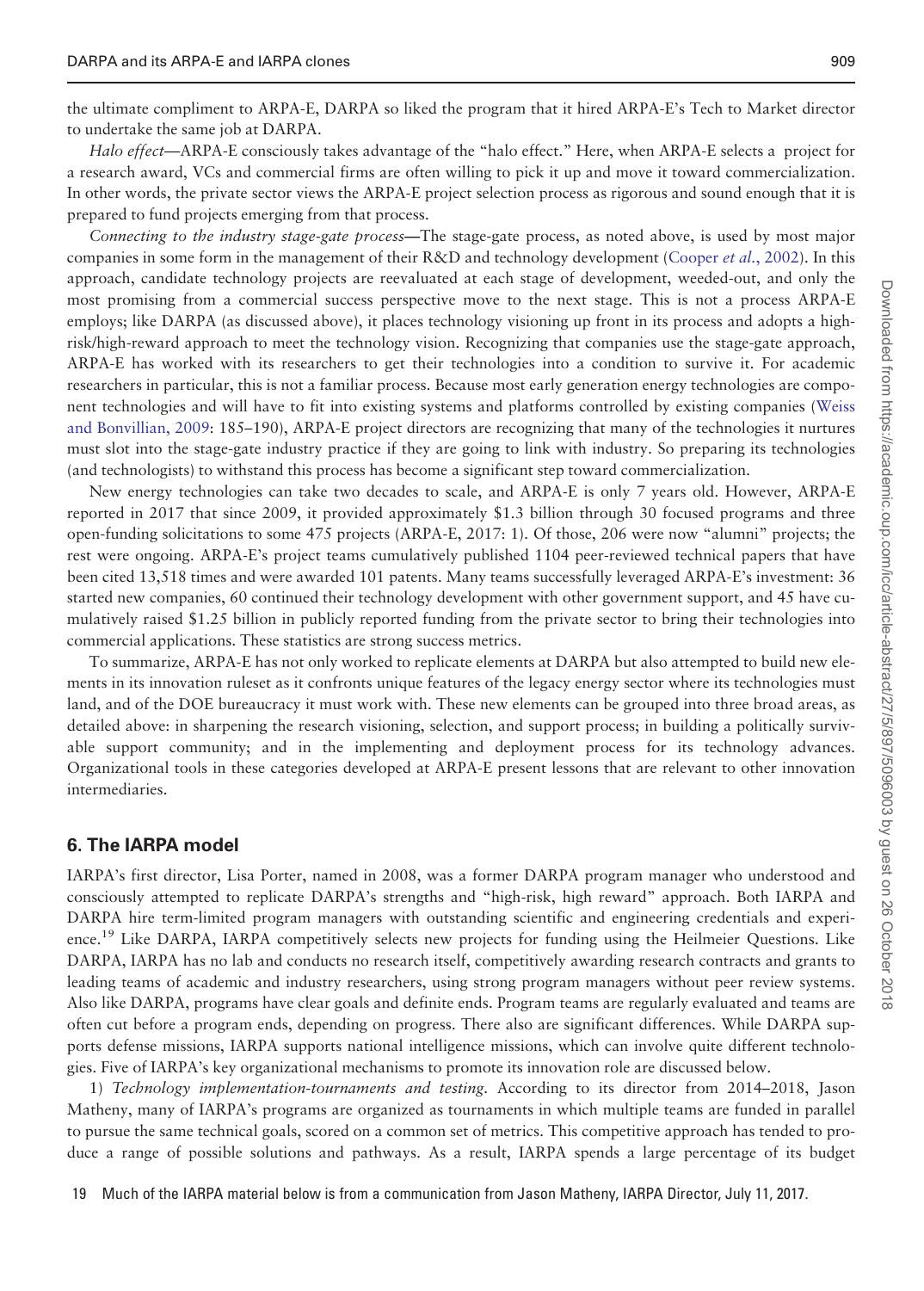(approximately 25%) on independent testing and evaluation. This testing stage plays such a central role at IARPA that it has a Chief of Testing and Evaluation, with contractor support, to ensure that these tests follow best practices in experimental design and statistical inference. The tournament approach and strong emphasis on testing constitute a different approach to technology implementation from DARPA and ARPA-E.

2) Empowered program managers. The strong program manager role is comparable to DARPA's. IARPA has some 25 program managers compared to approximately 100 at DARPA and 15 at ARPA-E. Program managers must nurture and pitch their proposed programs, and the director and deputy director then move quickly to approve such new programs for funding. Program managers have broad independence to manage their programs within their approved budgets. They write the solicitations for proposals, they lead proposal reviews, and they make the decisions regarding program direction and evaluation. Every six months, each program is reviewed by the IARPA senior staff, by outside technical reviewers, and by transition partners, to reevaluate whether continued funding is justified for all research teams and for the program as a whole. Typically, at least one team is cut per program phase. In some cases, programs are discontinued. As with DARPA and ARPA-E, IARPA program managers have a hands-on relationship with their research teams. Program managers have conference calls every two weeks with each team, review monthly written reports from each team, and have in-person meetings with each team every quarter, on-site visits, and PI meetings.

According to its director, IARPA has funded research at over 500 organizations in over a dozen countries [\(Matheny, 2017](#page-17-0)). About one-third of IARPA's funding goes to universities and colleges, about one-third to small firms, about one-sixth to large firms, and about one-sixth to Federally-Funded Research and Development Centers (FFRDCs) and Government labs. So its program managers have a full range of innovation actors to select from. The bulk of its R&D funding goes to research in computing, machine learning, human judgment, sensors, and intelligence IT platforms.<sup>20</sup>

DARPA and ARPA-E pride themselves on their ability to hire their program managers quickly, outside of traditional civil service hiring procedures, which helps them move fast on technology challenges. IARPA, however, faces a major challenge because of its lengthy time line for hiring program managers. This is because its program managers must obtain a high-level security clearance before beginning work. This takes several months, and in some cases, can take more than a year.

3) Ensuring buy-in from agency customers. This intelligence technology focus results in organizational changes compared to DARPA, just as ARPA-E's energy focus required changes. IARPA's research tends to focus on key intelligence problems that have limited commercial markets. For example, programs in quantum computing and superconducting computing have few near-term commercial applications. Its work in natural language processing focuses on languages of little commercial interest. As a result, it has few commercial off-ramps for its research and focuses on technology transition directly to intelligence agencies. Thus, while DARPA stood up its computing initiatives in the private sector, and ARPA-E must stand up its energy initiatives in the private sector, IARPA must focus exclusively on government intelligence agencies as customers for its technologies. While this can mean a more assured route to technology implementation, intelligence is also a long-established bureaucratic sector with legacy features.

There are spillover opportunities over time for the private sector, however, because it has relatively open research processes. Most of IARPA's research is unclassified. IARPA's research is largely open to university researchers and to foreign participation, and it has no publication restrictions and is published in peer-reviewed journals.

IARPA's agency-focused transition does face technology implementation challenges. A total of 70% of IARPA programs beyond their midpoint, according to its director, have achieved at least one technology transition to an intelligence agency ([Matheny, 2017](#page-17-0)). However, the intelligence community lacks DOD's large industrial base and constellation of labs, so IARPA has to make special efforts to support technology transition directly with intelligence agencies. In particular, it has a full-time Chief of Technology Transition with contractor support to work with these potential government customers. This group is analogous to DARPA's tech to market team.

IARPA works directly with the intelligence community to get its technologies implemented. It involves it agency transition partners in the program pitch, in proposal reviews, and in program reviews. Technology transition plans with the interested agency are typically developed during the second or third year of a program. The Chief of Technology Transition directly supports these efforts. IARPA's strong testing and evaluation emphasis also helps enable agency transitions, since technologies they may be considering have been subject to, in effect, a validation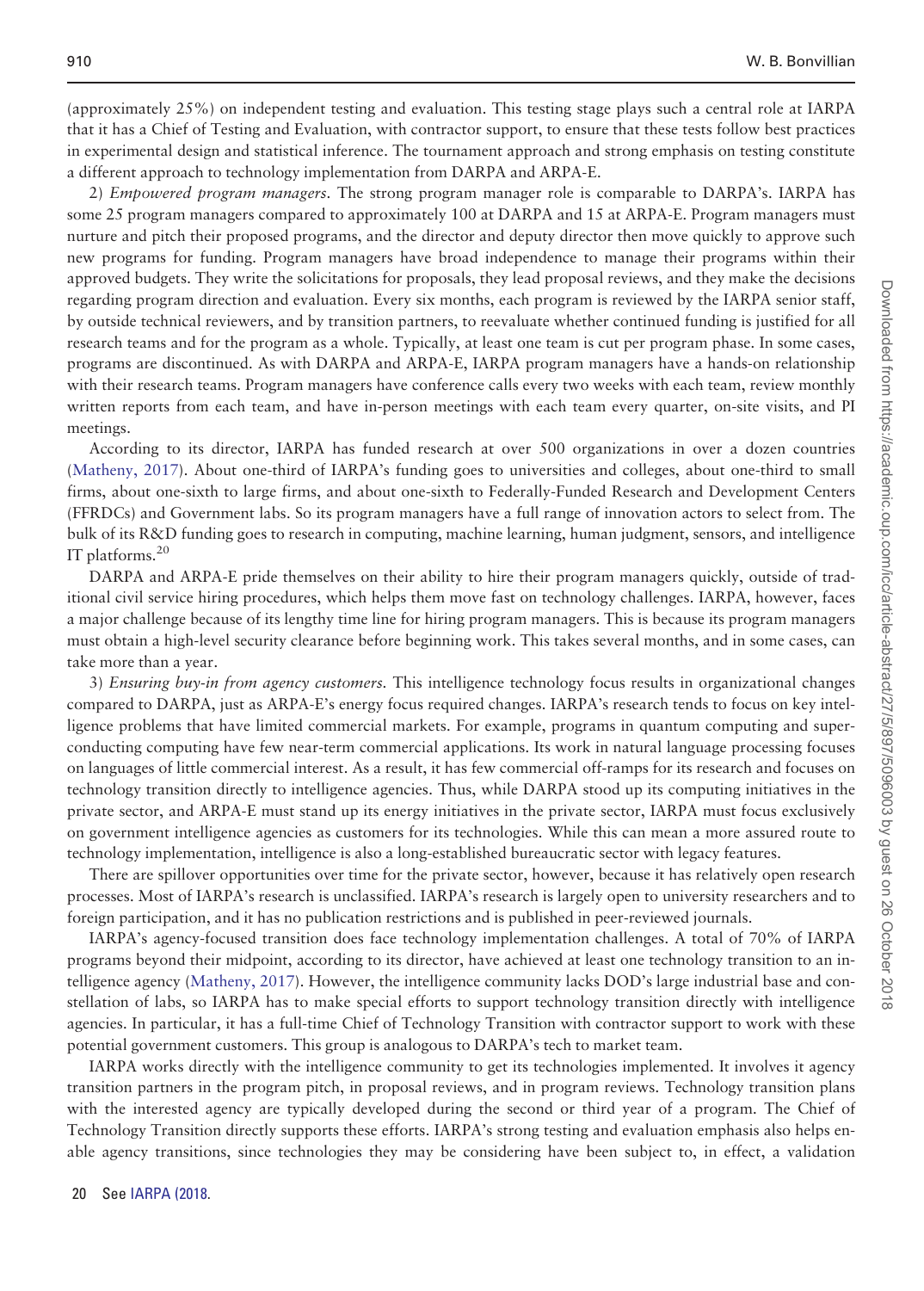process. There are significant lessons from these steps to integrate technology development with customer agencies. These conscious transition efforts mark IARPA as a different kind of R&D entity, using the extended pipeline model.

4) Multigenerational technology development. Both DARPA and ARPA-E have faced challenges when they undertake multigenerational technology development. In other words, with term-limited program managers, once a program manager nurtures an area how is it sustained after he or she departs, and then built on and moved to the next related set of advances? IARPA has to deal with this problem as well. IARPA program managers often recruit their replacements. Contract employees at IARPA who support the program managers often serve as the institutional memory across multiple program managers. In a number of cases, one program may be organized to lay the groundwork for the next. For example, IARPA's work in quantum computing has been organized along a set of sequential technical milestones, which can move from one program manager to the next.

5) Cross-disciplinary thinking communities. Like DARPA and ARPA-E, IARPA has worked to build a "thinking community" around its research focus areas but has added an interesting element. Most IARPA programs require the formation of research teams that cross disciplines. In some cases, these research communities have not previously interacted. For example, according to its director, IARPA's work on the social science of cybersecurity has brought together sociologists and cybersecurity experts, and its work in geopolitical forecasting has brought together political scientists and computer scientists. This multidisciplinary thought community, particularly across social and physical sciences, is an interesting IARPA feature.

Because its technologies serve intelligence needs, it is hard to evaluate IARPA's success metrics. However, IARPAsupported quantum computing research was named a *Science* magazine Breakthrough of the Year in 2010 [\(Ford,](#page-16-0) [2010\)](#page-16-0). In 2015, IARPA was named to lead foundational R&D in the interagency National Strategic Computing Initiative, in 2014, it was made part of the interagency BRAIN Initiative, and in 2016, it was made part of Nanotechnology-Inspired Grand Challenge for Future Computing.<sup>21</sup> These are all external signals of strong technical capability, in addition to its 70% rate of transitioning technologies into agencies.<sup>22</sup>

To summarize, IARPA, in addition to replicating the core of the DARPA model, brings interesting variations as well. Its "tournament" approach to many of its projects, where multiple teams are funded in parallel to pursue the same technical goals, provides an interesting competitive approach to produce a range of possible solutions and pathways. It spends a large percentage of its budget on independent testing and evaluation under a Chief of Testing and Evaluation. This testing regime has tended to validate its technologies and make them more acceptable to its intelligence agency customers. It involves its agency transition partners in the research program pitch, in proposal reviews, and in program reviews, which has produced further customer buy-in, smoothing the path to technology implementation. In addition, its multidisciplinary approach to building a "thinking community" to contribute to its technology capabilities, particularly across social and physical sciences, is an interesting IARPA feature. All are variations from the basic DARPA model that merit consideration.

# 7. Two challenges to the DARPA model—manufacturing and scaling up start-ups

DARPA and its clones often innovate in the areas of "hard" technologies that must be manufactured, in addition to work in software. They also rely on innovative, entrepreneurial start-ups to bring their hard technology projects into implementation. Both systems are under challenge which could affect the effectiveness of the DARPA, ARPA-E, and IARPA models.

Although there is a substantial argument that manufacturing, particularly initial production of new technologies and complex, high-value products, is a significant stage of the innovation system as Suzanne Berger has articulated (Berger and [MIT Task Force on Production and Innovation, 2013\)](#page-16-0), US innovation agencies historically have not organized around it. However, as noted above, other nations have developed what can be termed "manufacturing led" innovation systems, which is the dominant model in Germany, Japan, Korea, and now China [\(Bonvillian and](#page-16-0) [Weiss, 2015:](#page-16-0) 184–186).<sup>23</sup> Emblematic of "manufacturing-led" is Japan's quality manufacturing revolution of the 1970s–1980s ([Womack](#page-17-0) *et al.*, 1990),<sup>24</sup> Germany's system of industrial support through its Fraunhofer institutes and

- 21 See White House, 2014, 2015; [Whitman](#page-17-0) et al. 2015.
- 22 See [IARPA \(2016](#page-17-0), [2017](#page-16-0)).
- 23 See also, discussion of China in, [Bonvillian and Singer \(2018\)](#page-16-0).
- 24 See also, discussion of Japan in [Bonvillian and Singer \(2018:](#page-16-0) 37–44.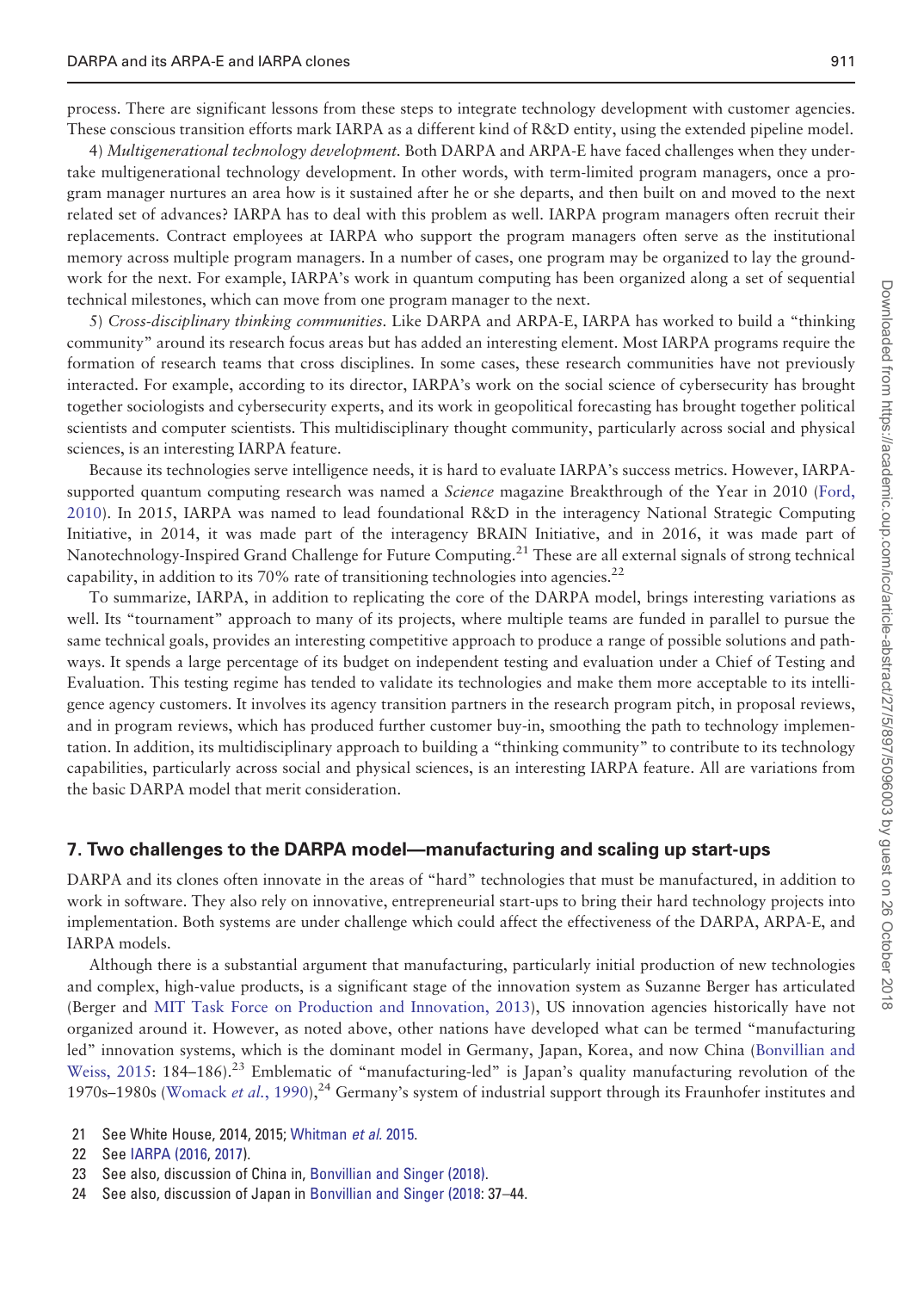apprenticeship programs ([Bonvillian and Singer, 2018:](#page-16-0) 178–183), and lately, China's rapid prototyping and scale-up capacity [\(Nahm and Steinfeld, 2013](#page-17-0): 288–300).

The United States missed this model. In the immediate postwar period when it was forming most of its R&D agencies, the United States had the strongest manufacturing sector in the world, operating at a level of mass production efficiency that no other economies were close to. There was no reason to bring innovation models to production [\(Bonvillian and Singer, 2018:](#page-16-0) 34, 35). Both civilian and military innovation models—pipeline and extended pipeline—focused on broader technology development, not on technologies and processes for manufacturing innovation. The United States therefore missed manufacturing-led innovation and then paid a significant price in the decline of its manufacturing base in the early 2000s. The one-third manufacturing job decline from 2000 to 2010 turned out to be symptomatic of a decline in production capability. Widespread offshoring of manufacturing, encouraged by generations of MBAs and a financial sector taught to focus firms on "core competencies" and to go "asset light," was also a critical factor in limiting domestic production capacity [\(Berger, 2014;](#page-16-0) [Bonvillian and Singer, 2018:](#page-16-0) 117, 118). Linda Weiss has noted the problematic future of American economic primacy and national security, as its financialized corporations curtailed investment in manufacturing and related innovation ([Weiss, 2014](#page-17-0): 203–209). Production, particularly initial production of new technologies, can be highly innovative, involving creative engineering, design, technology advances, and production processes. For the DARPA model agencies to be cut off from these innovation system capabilities, and unable to rely on a strong US manufacturing base for rapid prototyping and innovative production, spells a major potential challenge to their ability to develop and implement hard technologies. Although the United States is now pursuing an "advanced manufacturing" model through an innovative group of 14 new advanced manufacturing institutes [\(Bonvillian and Singer, 2018](#page-16-0): 131–186), this effort is still in early stages, and it is not clear it will have the political support to be sustained over the extended period required.

The second challenge is that US VC has largely withdrawn from support of start-up firms with hard technologies that must be manufactured. Bonvillian and Singer  $(2018: 187-215)^{25}$  VC firms are focused on software, biotech, and services start-ups where they can more readily manage the scale-up process and timetable. Hard technologies typically require more time, risk, and capital for scale-up so increasingly fall outside the VC model. Since VCs dominate the scale-up process for its small, innovative companies, the United States is increasingly leaving hard technologies by the technology wayside. Because they leverage the private sector for implementation, this will affect the ability, in particular, of DARPA and ARPA-E to use the entrepreneurial approach they have relied on for scaling up their hard technologies. A new approach, termed "innovation orchards," is now evolving to fill this gap which entails creating shared technology, equipment, and know-how-rich spaces for scaling up start-ups through advanced prototype, production design, and pilot production ([Singer and Bonvillian, 2017\)](#page-17-0). In effect this approach attempts to substitute space for capital. However, it is likewise at a very early stage. In the meantime, this creates a serious implementation challenge for the DARPA model.

#### 8. Conclusion

DARPA, ARPA-E, and IARPA share an ambitious innovation organization model, operating as public sector intermediaries that pursue high-risk/high-reward, breakthrough research. Importantly, they also actively promote its implementation. They are therefore much more activist than the standard American R&D mission agency, performing as change agents within the often conservative "legacy" sectors they operate within. The chapter examined the DARPA model and its variations in ARPA-E and IARPA in detail. It placed these agencies it in the context of the overall US innovation system—DARPA and IARPA are leading examples of the "extended pipeline" model, while ARPA-E is located within a "pipeline" model agency, trying to reach further down the innovation pipeline. All face the types of innovation barriers common to legacy sectors, which further challenge their efforts to implement their innovations. Despite these challenges, the DARPA model has proven quite dynamic; DARPA has an unparalleled record of technological advance, and the other two are rapidly building their own records. ARPA-E and IARPA show that the DARPA model is now a proven one in the innovation space, clearly relevant to other technology sectors. Therefore, the specifics of their innovation organization present important innovation options deserving close examination, as attempted here. However, because all three agencies work in significant part on "hard" technologies that must be manufactured, they face two significant new structural challenges in the US innovation system: in

25 These developments are reviewed in further detail in, Singer and Bonvillian (2017).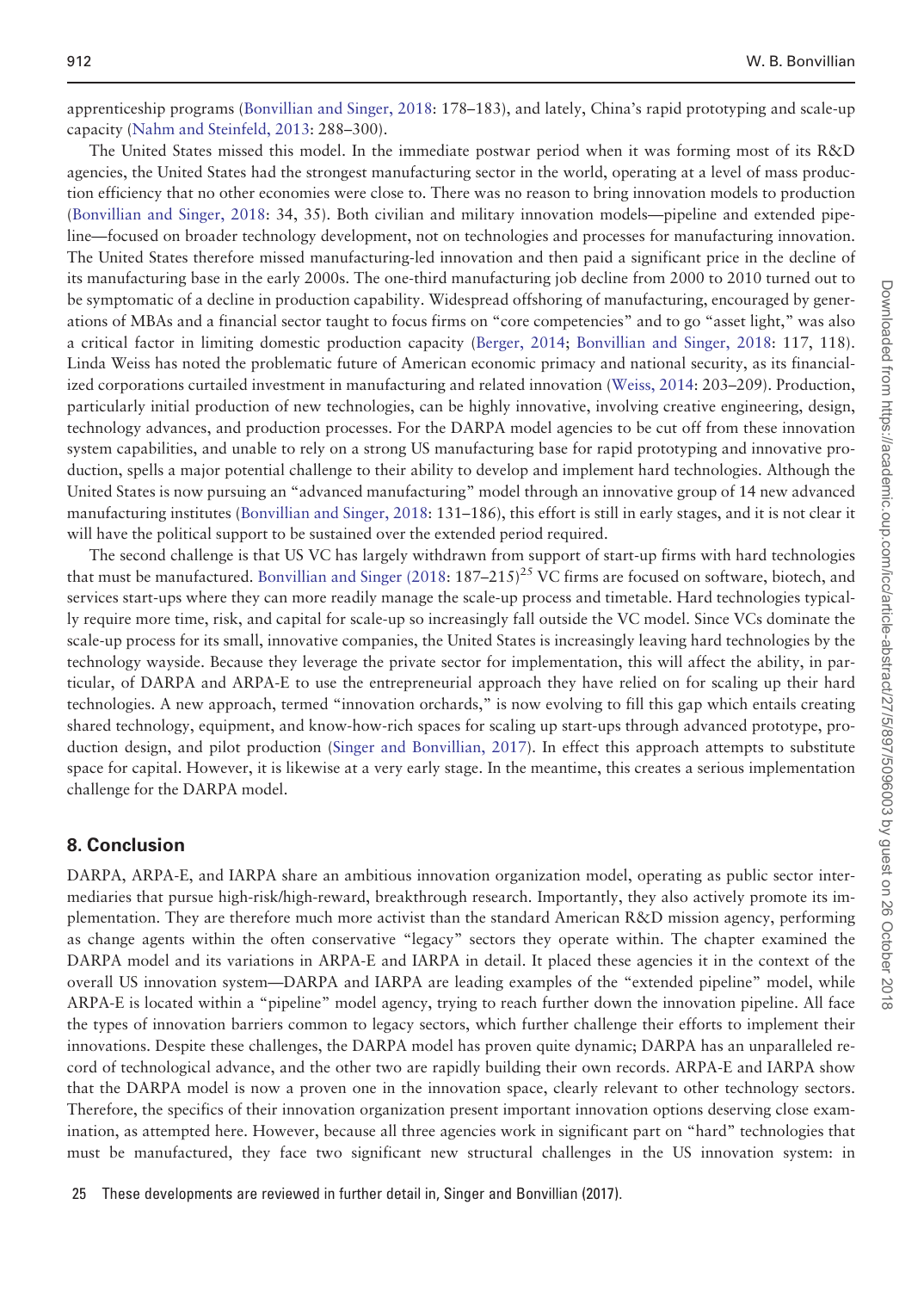<span id="page-16-0"></span>manufacturing and start-up scaling. Their ability to achieve innovation implementation in the future in hard technology fields may depend on progress in addressing these two new innovation system challenges.

#### References

America COMPETES Act (2007), P.L. 110-69, 42 USC 16538, 110th Cong., 1st sess. (amended, and signed into law Aug. 9, 2007), Sec. 904 and 5012.

- ARPA-E (2017a), 'ARPA-E: the first seven years: a sampling of project outcomes,' Vol. 1. ARPA-E: Washington, DC, May 17.
- ARPA-E (2017b), 'ARPA-E impacts: a sample of project outcomes,' Vol. 2. ARPA-E: Washington, DC, June 21.
- ARPA-E (2018) 'ARPA-E impacts: a sample of project outcomes,' Vol. 3. ARPA-E: Washington, DC, May 7.
- Bennis, W. and P. Beiderman (1997), Organizing Genius. Basic Books: New York, NY.
- Berger, S. (2014), 'How Finance Gutted Manufacturing,' Boston Review. March-April.
- Berger, S. and MIT Task Force on Production and Innovation (2013), Making in America. MIT Press: Cambridge, MA.
- Bonvillian, W. and P. Singer (2018), Advanced Manufacturing—The New American Innovation Policies. MIT Press: Cambridge, MA.
- Bonvillian, W. and C. Weiss (2015), Technological Innovation in Legacy Sectors. Oxford University Press: New York, NY, pp. 25–27, 181–186, 190–192.
- Bonvillian, W. (2015), 'All that DARPA Can Be,' American Interest, Vol. 11(1), Sept.-Oct.
- Bonvillian, W. (2014), 'The New Model Innovation Agencies—An Overview,' Science and Public Policy, 41, 425–427.
- Bonvillian, W. and R. Van Atta (2011), 'ARPA-E and DARPA, applying the DARPA model to energy innovation,' Journal of Technology Transfer, 36(5), 469.
- Bonvillian, W. (2009), 'The connected science model for innovation: the DARPA role,' in National Research Council, 21st Century Innovation Systems for Japan and the U.S. National Academies Press: Washington, DC.
- Bonvillian, W. (2007), 'Testimony before House Science and Technology Committee, ARPA-E authorizing legislation, HR-364,' [http://sciencedems.house.gov/publications/hearings\\_markups\\_details.aspx?NewsID](http://sciencedems.house.gov/publications/hearings_markups_details.aspx?NewsID=1778)=[1778.](http://sciencedems.house.gov/publications/hearings_markups_details.aspx?NewsID=1778)
- Bonvillian, W. (2006). 'Power play,' The American Interest, Vol. 2(2), pp. 39–49.
- Branscomb. L. and P. Auerswald (2002), 'Between invention and innovation, an analysis of funding for early-state technology development, part I: early stage development,' NIST GCR 02-841, National Institute of Standards and Technology: Washington, DC, <http://www.atp.nist.gov/eao/gcr02-841/contents.htm>.
- Bureau of Economic Analysis (BEA) (2013), Value Added by Industry Group by Percentage of GDP (Table 5a). BEA: Washington, DC.
- Bush, V. (1945). Science: The Endless Frontier. Government Printing Office: Washington, DC, [http://www.nsf.gov/od/lpa/nsf50/](http://www.nsf.gov/od/lpa/nsf50/vbush1945.htm) [vbush1945.htm](http://www.nsf.gov/od/lpa/nsf50/vbush1945.htm)
- Carleton, T. (2010), 'The value of vision in technological innovation,' Dissertation. Stanford University: Palo Alto, CA, [http://purl.](http://purl.stanford.edu/mk388mb2729) [stanford.edu/mk388mb2729](http://purl.stanford.edu/mk388mb2729)
- Chposky, J. and T. Leonsis (1986), Blue Magic: The People, Power and Politics Behind the IBM Personal Computer. Facts on File: New York, NY.
- Cooper, R., S. Edgett and E. Kleinschmidt (2002), 'Optimizing the stage gate process,' Research Technology Management, 45(5), 43–49.
- DARPA (2005), 'DARPA—bridging the gap, powered by ideas,' DARPA: Arlington, VA.
- DARPA (2003), 'DARPA over the years,' DARPA: Arlington, VA.
- Ergas, H. (1987), 'The importance of technology policy,' in P. Dasgupta and P. Stoneman (eds), Economic Policy and Technological Performance. Cambridge University Press: Cambridge, UK.
- Ford, M. (2010), 'Science's breakthrough of 2010: A visible quantum device,' Ars Technica, Dec. 23, [https://arstechnica.com/science/](https://arstechnica.com/science/2010/12/sciences-breakthrough-of-2010-a-macro-scale-quantum-device/) [2010/12/sciences-breakthrough-of-2010-a-macro-scale-quantum-device/](https://arstechnica.com/science/2010/12/sciences-breakthrough-of-2010-a-macro-scale-quantum-device/).
- Fuchs, E. (2009), 'Cloning DARPA successfully,' Issues in Science and Technology, 26(1), 65–70.
- Gertner, J. (2012). The Idea Factory, Bell Labs and the Great Age of American Innovation. Penguin Publishing Group: New York, NY.
- Heilmeier, G. (1991), Oral History Interview (by Arthur Norberg), Charles Babbage Institute, University of Minnesota, [http://www.](http://www.cbi.umn.edu/oh/display.phtml?id=145) [cbi.umn.edu/oh/display.phtml?id](http://www.cbi.umn.edu/oh/display.phtml?id=145)=[145.](http://www.cbi.umn.edu/oh/display.phtml?id=145)
- Heilmeier Catechism (1975). Questions about proposed research projects, [http://en.wikipedia.org/wiki/George\\_H.\\_Heilmeier](http://en.wikipedia.org/wiki/George_H._Heilmeier).

Hiltzik, M. (1999), Dealers of Lightening: Xerox PARC and the Dawn of the Computer Age. Harper Collins: New York, NY.

- H.R. 364 (2007), As incorporated into the America COMPETES Act (2007), P.L. 110-69, 42 USC 16538, 110th Cong., 1st sess. (as amended, and signed into law Aug. 9, 2007), Sec. 5012 (also Sec. 904).
- IARPA (2018), 'Research program, current research,'<https://www.iarpa.gov/index.php/research-programs>.
- IARPA (2017) '2017 Year in Review,' IARPA: Washington, DC, [https://www.iarpa.gov/index.php/about-iarpa/2017-year-in-review.](https://www.iarpa.gov/index.php/about-iarpa/2017-year-in-review)